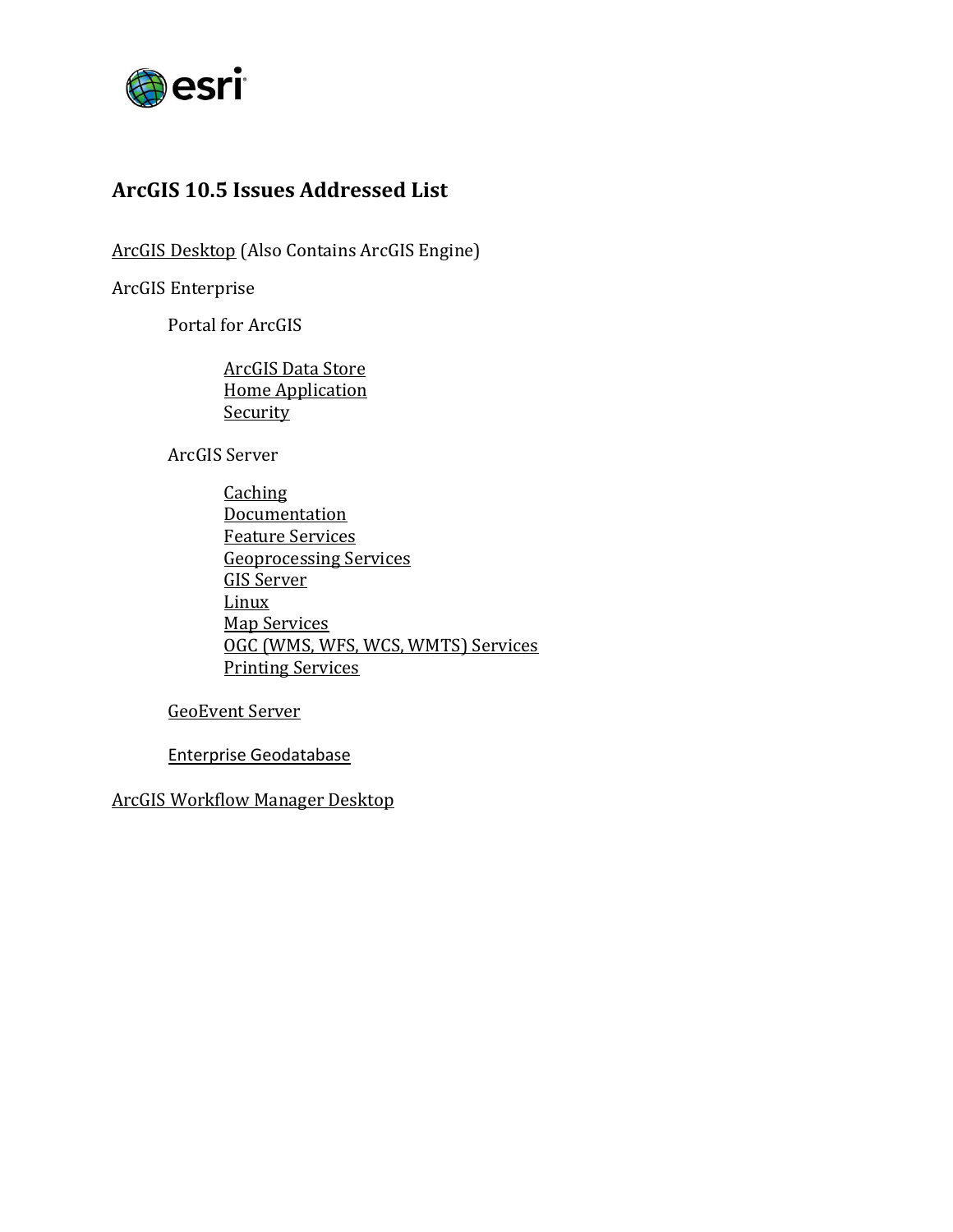

# <span id="page-1-0"></span>**ArcGIS Desktop**

| BUG-000081678 | The Append tool returns the error 000372 when using the NO TEST           |
|---------------|---------------------------------------------------------------------------|
|               | option if the user has a 'db_owner' role and is not the data owner of the |
|               | target dataset.                                                           |
| BUG-000081915 | Unable to unregister a replica with more than 1000 feature classes.       |
| BUG-000081968 | Curves are not retained in an ArcGIS for Server Keyhole Markup            |
|               | Language (KML) service when viewed in Google Earth.                       |
| BUG-000082145 | The Optimized Hot Spot Analysis tool should provide a density check       |
|               | before running the nearest neighbor analysis. If the data is too dense,   |
|               | skip the nearest neighbor calculation to improve tool performance.        |
| BUG-000082159 | The Simplify Polygon tool causes the application to stop responding       |
|               | when processing the data using the RESOLVE_ERRORS option.                 |
| BUG-000082227 | The Split tool does not produce all the output feature classes if the     |
|               | records in the Split Field contain spaces.                                |
| BUG-000082643 | The Data Interoperability Quick Import tool fails to import AutoCAD       |
|               | DWG to a file geodatabase.                                                |
| BUG-000082731 | When converting a geodatabase feature class to the MapInfo MIF/MID        |
|               | format using ArcGIS Data Interoperability, the text field lengths are all |
|               | changed to 254 characters instead of retaining the original length.       |
| BUG-000082931 | There is improper syntax in the code sample for the CAD to                |
|               | Geodatabase (Conversion) tool.                                            |
| BUG-000083059 | Calculating cell size ranges for large SDE mosaic datasets is very slow.  |
| BUG-000083076 | Stacked labels place as unstacked when the never remove placement         |
|               | parameter forces placement.                                               |
| BUG-000083121 | The KML To Layer tool imports symbology incorrectly when 'Relative to     |
|               | Ground' is used in Google Earth.                                          |
| BUG-000083685 | The Polygon to Raster tool and the Polyline to Raster tool produce        |
|               | incorrect outputs when the input has negative numbers greater than six    |
|               | digits.                                                                   |
| BUG-000083722 | The Data Interoperability Quick Export to GML format fails with a         |
|               | fme datetime error.                                                       |
| BUG-000083821 | In the License Server Administrator, 'Named User' is not localized in the |
|               | Version drop-down for authorizing.                                        |
| BUG-000085120 | Address locators using the Single House Subaddress style do not provide   |
|               | a 100 match score when searching for addresses with a forward slash in    |
|               | the SubAddr Unit or the Building Unit field.                              |
| BUG-000085153 | The search envelope specified in the Data Interoperability connection     |
|               | parameters is not obeyed in the geography.                                |
| BUG-000085361 | Hard-coded string in the drop-down lists of the Mosaic Dataset            |
|               | Properties dialog box.                                                    |
| BUG-000086045 | Multiple candidates are returned when searching for an address            |
|               | containing a direction in the street name when using a locator with an    |
|               | alternate name table.                                                     |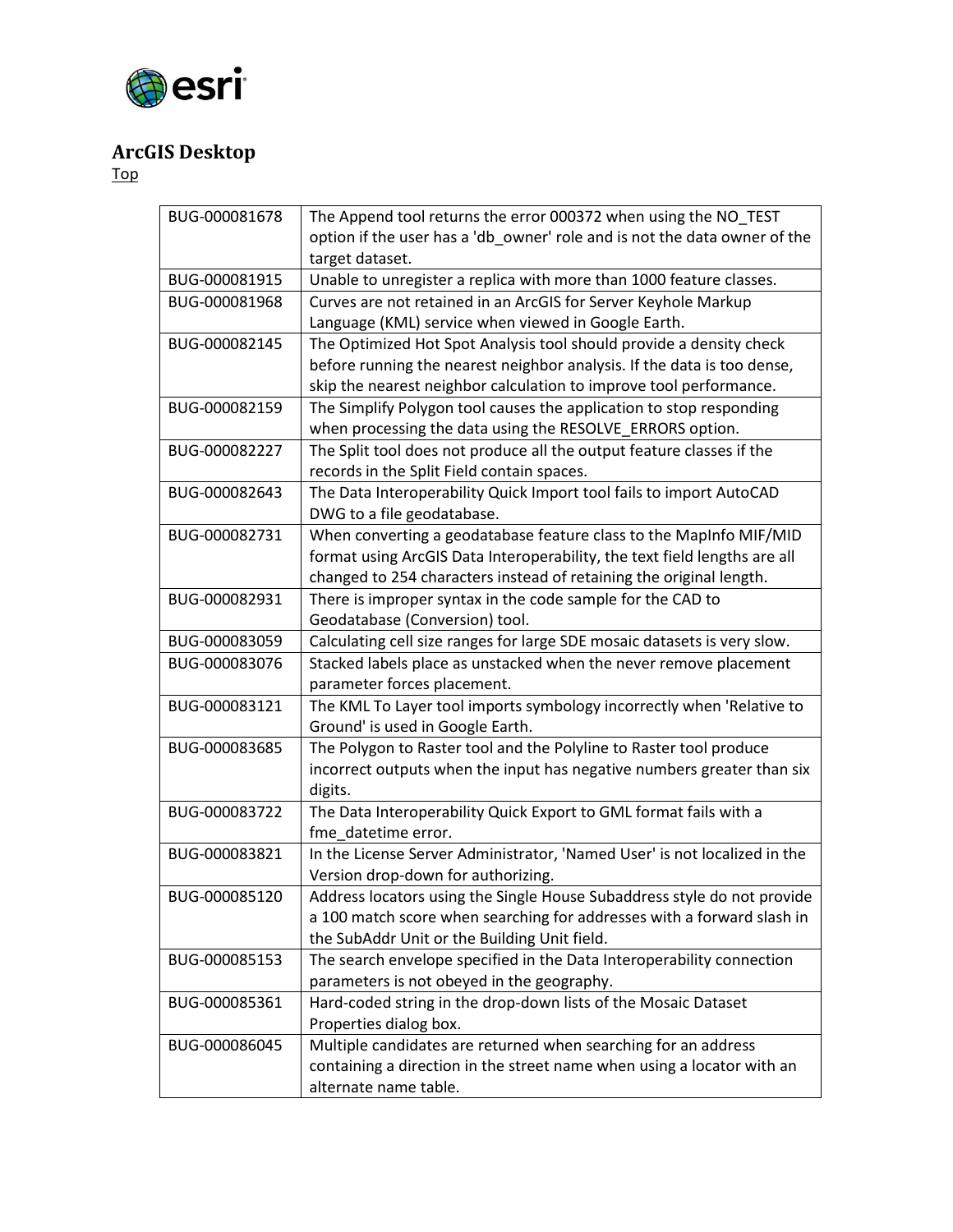

| BUG-000086649 | There are hard-coded strings in the export process dialog box when<br>exporting feature data.                                         |
|---------------|---------------------------------------------------------------------------------------------------------------------------------------|
| BUG-000086980 | An address locator created with the US Address - Single House style<br>does not standardize the Utah street name (W 100 S) correctly. |
| BUG-000087220 | ArcGIS 10.4: Update factory to the latest EPSG database version.                                                                      |
| BUG-000087261 | The Simplify Line tool takes too long to complete when the 'Resolve                                                                   |
|               | Topology Errors' option is checked.                                                                                                   |
| BUG-000087293 | Changing layer.symbology.classBreakValues or                                                                                          |
|               | layer.symbology.numClasses clears the symbology outline and fill.                                                                     |
| BUG-000087728 | The Data Interoperability extension returns the error, "Unable to fetch                                                               |
|               | the capabilities document" with a WFS service (https).                                                                                |
| BUG-000088358 | Enhance the 'Register with Geodatabase' tool to allow user input of                                                                   |
|               | parameters such as objectid, shape, geometry type, coordinate system,                                                                 |
|               | and extent.                                                                                                                           |
| BUG-000088870 | The Data Interoperability extension 10.3.1 crashes when trying to                                                                     |
|               | create or edit the Spatial ETL tool with the computer system locale set                                                               |
|               | to Korean (Korea).                                                                                                                    |
| BUG-000088879 | The Check Parcel Fabric command identifies short segments, however                                                                    |
|               | there are no documentation explaining the reason.                                                                                     |
| BUG-000089101 | When the workspace environment variable is set using inline variable                                                                  |
|               | substitution, the Eliminate tool fails with an error that it is unable to                                                             |
|               | create the GPO.shp even though the workspace specified is a                                                                           |
|               | geodatabase.                                                                                                                          |
| BUG-000089171 | The 'insert' method for the arcpy. Array class does not honor index                                                                   |
|               | values with 'None' object.                                                                                                            |
| BUG-000089444 | Implement buffered reading for File Geodatabase data to improve read<br>performance.                                                  |
| BUG-000089660 | For a table in FME Workbench, parameters are not honored when                                                                         |
|               | changed.                                                                                                                              |
| BUG-000089708 | The Single House Subaddress based locator returns inconsistent match                                                                  |
|               | results and scoring for house units with addresses that include fractions                                                             |
|               | and spaces.                                                                                                                           |
| BUG-000089910 | When using the Spatial ETL tool from Data Interoperability in a Citrix                                                                |
|               | environment, changes to the tool are not saved.                                                                                       |
| BUG-000090001 | Private topology tables become visible under certain conditions.                                                                      |
| BUG-000090088 | In ArcPy, the ValidateFieldName function validates a field name                                                                       |
|               | beginning with a number as a valid field name for shapefile.                                                                          |
| BUG-000090148 | Data Interoperability Data Inspector is unable to add online imagery to                                                               |
|               | the inspector.                                                                                                                        |
| BUG-000090287 | ArcGIS Runtime SDK 10.2.6 for Qt is unable to install when using Turkish<br>as the default language on the Mac OS X operating system. |
| BUG-000090473 | A ModelBuilder raster output is added to the Table Of Contents but                                                                    |
|               | disappears from the map display.                                                                                                      |
| BUG-000090537 | Using data which contains invalid characters in the reserved CAD field                                                                |
|               | "Layer" or "LyrName" as input to the Export to CAD tool causes ArcMap                                                                 |
|               | 10.4 to crash.                                                                                                                        |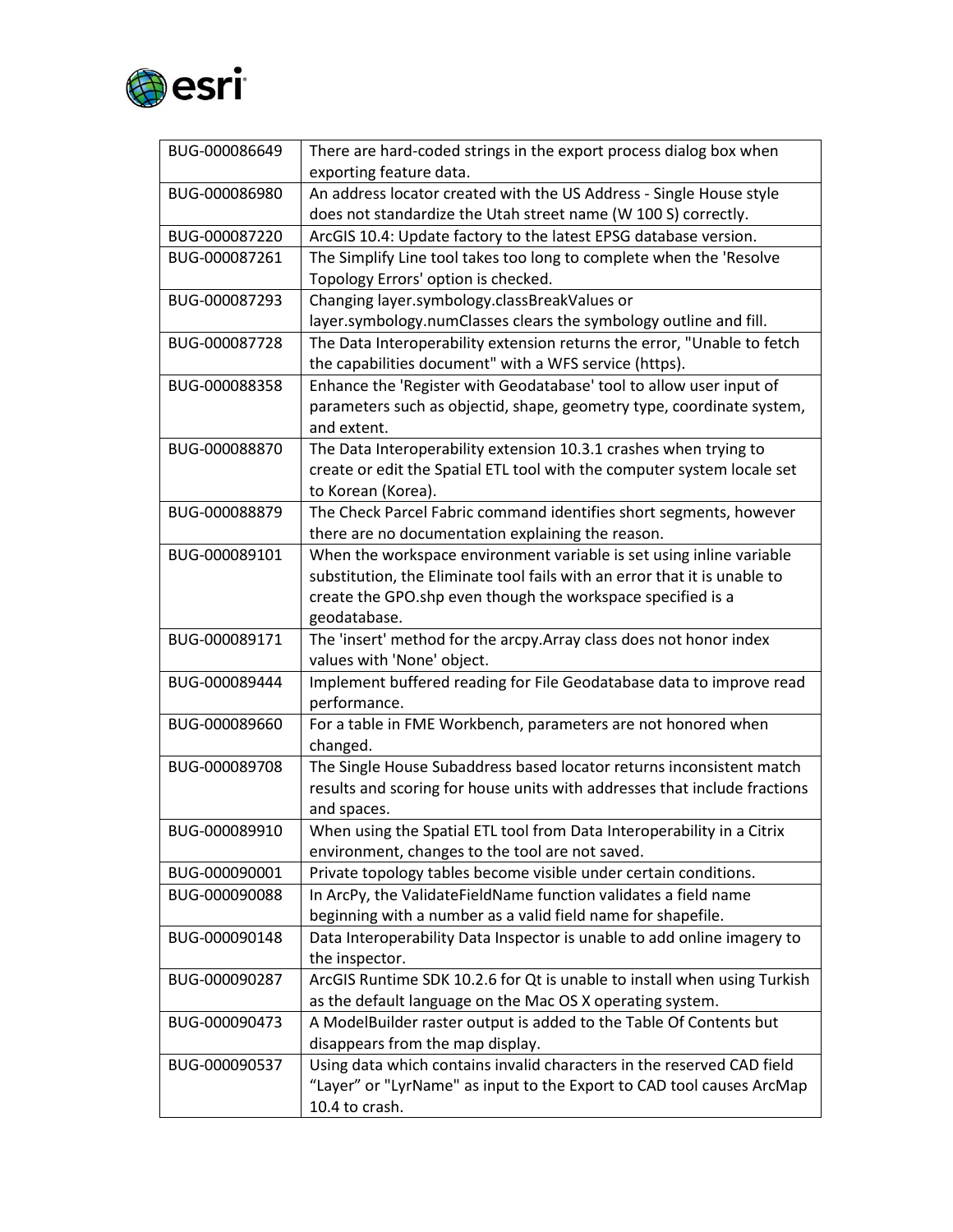

| BUG-000090798 | The National Imagery Transmission Format (NITF) for rasters, originating    |
|---------------|-----------------------------------------------------------------------------|
|               | from third-party applications, display incorrectly when the NITF for        |
|               | ArcGIS extension is installed in ArcGIS for Desktop.                        |
| BUG-000090876 | The Get Unique Values window in Select by Attribute does not show           |
|               | domain descriptions for data joined to a table in an ArcSDE                 |
|               | geodatabase.                                                                |
| BUG-000090883 | There is a broken download link in the 'Load parcel lines with COGO         |
|               | dimensions' help documentation page for 10.3.                               |
| BUG-000090892 | The Package Map tool fails with a 999999 error if the mosaic dataset is     |
|               | not part of the display window if the dataset exists in the map.            |
| BUG-000090900 | The Single House Subaddress locator style has a reduced match score         |
|               | when the address includes an abbreviated direction prefix of E (for         |
|               | East).                                                                      |
| BUG-000090948 | Deleting a record in a standalone table joined to a feature class that is   |
|               | already joined to a different table in ArcMap causes the following error,   |
|               | "OnDelete message to object returned failure."                              |
| BUG-000091154 | Edit Raster Function and Set Mosaic Dataset Properties are incorrectly      |
|               | available with an ArcGIS for Desktop Basic license.                         |
| BUG-000091512 | When creating a second join over a feature class, tables are not joined     |
|               | correctly unless the join field from the destination table is explicitly    |
|               | selected from the drop-down list.                                           |
| BUG-000091518 | The string "more" in Address Locator Properties is hard-coded.              |
| BUG-000091817 | ArcMap unable to access an ArcGIS Online feature service layer with a       |
|               | GUID column.                                                                |
| BUG-000091961 | If ArcGIS Desktop 10.0 is on the same machine, CityEngine 2015.x            |
|               | authorization fails with the following error, "7109: Invalid activation ID: |
|               | <authorization number-1000="">."</authorization>                            |
| BUG-000092051 | Clarify in the documentation that when using the US Address-Single          |
|               | House Subaddress locator style, SUBADDTYPE and SUBADDRUNIT must             |
|               | be used instead of BLDGTYPE and BLDGUNIT (if only one or the other is       |
|               | being used).                                                                |
| BUG-000092058 | The Share As menu item to create ArcGIS Runtime Content does not            |
|               | generate the correct .geodatabase files for stand alone tables.             |
| BUG-000092137 | The label size is maintained when converting KMZ files to features.         |
| BUG-000092401 | The Simplify Line tool from the Cartography toolbox fails with the          |
|               | attached feature class.                                                     |
| BUG-000092416 | Building pyramids using JPEG2000 compression after loading multiple         |
|               | JP2 images into a file geodatabase raster leads to blurry pyramids.         |
| BUG-000092473 | CAD Multipatches and CAD 3D Polygons added to a map have some of            |
|               | their vertex order mishandled, effectively flipping their direction.        |
| BUG-000092569 | Installing the Legacy Commercial Satellite NITF Patch changes the           |
|               | manner in which raster products are interpreted.                            |
| BUG-000092605 | Maps that contain broken data sources create an invalid / empty tile        |
|               | package.                                                                    |
| BUG-000092736 | Isolated loops message invalid for adjustment data.                         |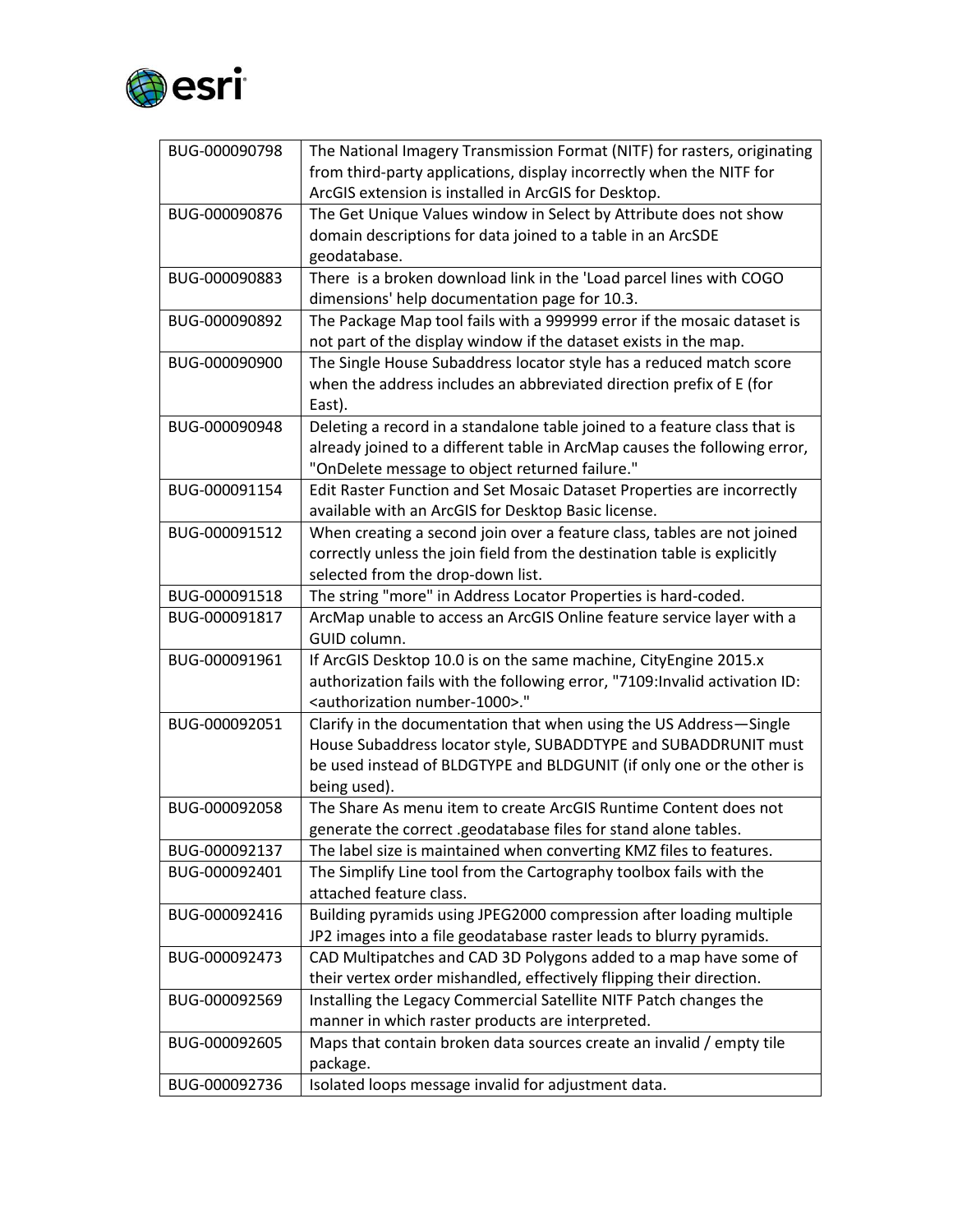

| BUG-000092806 | The Reverse Geocode tool does not recognize the Esri World Geocoding        |
|---------------|-----------------------------------------------------------------------------|
|               | Service from the ready-to-use service in ArcMap with the Japanese           |
|               | language.                                                                   |
| BUG-000092867 | When adding the attached MicroStation DGN file to ArcMap, the               |
|               | software freezes and the installation of the program is corrupted.          |
| BUG-000092945 | The Convert Coordinate Notation tool truncates decimal degree values        |
|               | to four or five decimal places. This results in data that is two and a half |
|               | meters away from the original data.                                         |
| BUG-000092962 | The Convert Coordinate Notation tool does not apply the specified           |
|               | geographic transformation from the Output Coordinates of the                |
|               | <b>Environment Settings.</b>                                                |
| BUG-000092974 | ObjectID sequence values do not reset to 1 after running the Truncate       |
|               | Table tool with background geoprocessing enabled.                           |
| BUG-000093066 | The Dissolve Network geoprocessing tool crashes the application if the      |
|               | tool runs on a network that does not have directions configured.            |
| BUG-000093071 | Exporting the netCDF feature class layer excludes the records which has     |
|               | a negative Z Value.                                                         |
| BUG-000093090 | When Data Interoperability is installed and a Python add-in extension is    |
|               | used, ArcMap crashes on startup.                                            |
| BUG-000093157 | The 508 Compliance testing reveals that selecting the 'Diagnose' button     |
|               | in the ArcGIS License Server Administrator causes visual focus to           |
|               | disappear.                                                                  |
| BUG-000093191 | Export creates null values in a field in the attribute table.               |
| BUG-000093223 | Setting a JPEG2000 compression with a quality of 100 when copying a         |
|               | raster dataset within or into an ArcSDE geodatabase using the Copy          |
|               | Raster geoprocessing tool or the Export Raster Data dialog box from         |
|               | ArcMap results in poor image quality.                                       |
| BUG-000093336 | The Join dialog fails to display when appending a Cadastral XML file if     |
|               | the fabric's visibility was turned off on first attempt.                    |
| BUG-000093422 | The Feature Adjustment 'Set Date' window is missing calendar arrows.        |
| BUG-000093533 | There is no datum transformation warning when adding services to            |
|               | ArcMap from Portal for ArcGIS.                                              |
| BUG-000093801 | Spelling correction in the Create Referenced Mosaic Dataset (Data           |
|               | Management) Tool for ArcMap 10.3.0 and ArcMap 10.3.1.                       |
| BUG-000093818 | Evaluating the QueryDef cursor against fields of type Guid or GlobalID      |
|               | returns "COMException The Field type is invalid or unsupported for the      |
|               | operation."                                                                 |
| BUG-000093847 | The Help Link in the Raster tab (in ArcMap Options dialog) disappears       |
|               | when toggling tabs.                                                         |
| BUG-000093848 | The "reset the relative path" string with Mosaic Dataset in 10.4 is hard-   |
|               | coded.                                                                      |
| BUG-000093849 | Allow the Generate Points Along Lines tool to accept polygons as input.     |
| BUG-000093894 | The Field Calculator does not change existing values when using the         |
|               | Python parser outside of an edit session on a personal geodatabase          |
|               | with a math operator and another field name in the expression.              |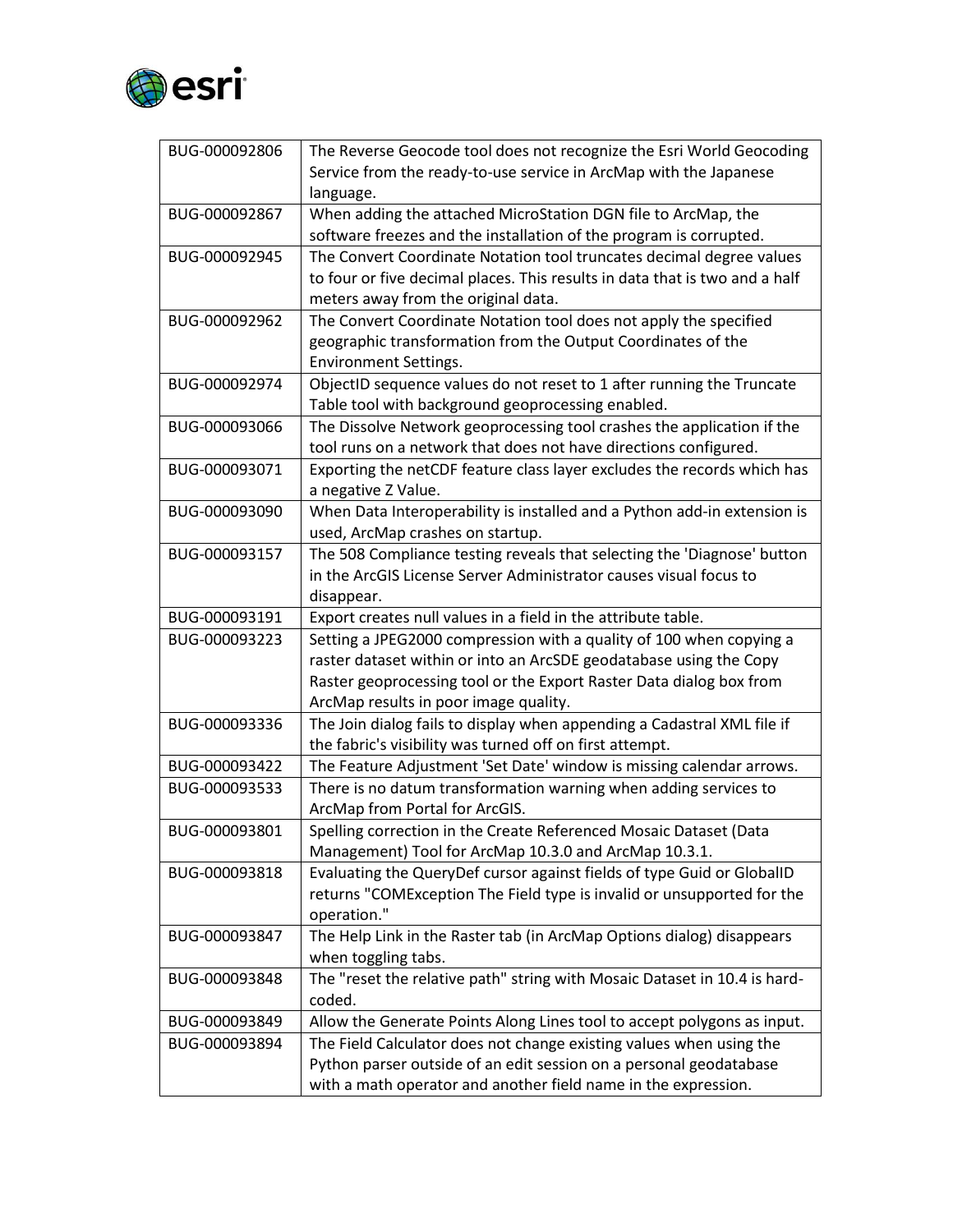

| BUG-000093945 | A network dataset does not solve correctly on large scales, if the               |
|---------------|----------------------------------------------------------------------------------|
|               | network dataset is created using z-coordinate values from a geometry.            |
| BUG-000094034 | Support true curves (curved geometry) for polyline outputs from a                |
|               | geoprocessing server.                                                            |
| BUG-000094038 | The Define Projection tool does not display the appropriate error                |
|               | message when an invalid input is used.                                           |
| BUG-000094057 | Hard-coded error message in the Image Analysis window.                           |
| BUG-000094194 | Save To Layer File geoprocessing tool does not update.                           |
| BUG-000094203 | A feature-linked geodatabase annotation cannot be appended from the              |
|               | 'Convert Labels to Annotation' dialog box.                                       |
| BUG-000094231 | The code generated using the Copy As Python Snippet option in the                |
|               | Results window returns a syntax error when the value in the expression           |
|               | ends with quotes.                                                                |
| BUG-000094284 | The Export Tile Cache tool from the Data Management toolbox fails                |
|               | with the error, "The input dataset, file or layer is invalid" if the input tile  |
|               | cache is from a map service and tile package is selected as the output           |
|               | format.                                                                          |
| BUG-000094286 | The Export Tile Cache tool from the Data Management toolbox fails to             |
|               | export a cache from a cached map service which has few scales cached             |
|               | based on an area of interest, and the remaining scales cache is fully            |
|               | created.                                                                         |
| BUG-000094301 | On Windows operating systems, when ArcGIS for Server or Portal is                |
|               | installed after ArcGIS for Desktop, and a provisioning file (*.prvc) or          |
|               | authorization response file (*.respc) is double-clicked, the Software            |
|               | Authorization wizard crashes.                                                    |
| BUG-000094369 | The auto registration error message is hard-coded in ArcGIS for Desktop<br>10.4. |
| BUG-000094373 | There is a hard-coded string in Georeferencing Options.                          |
| BUG-000094395 | Add usage tip to the Tool Reference page for Viewshed 2 on how to                |
|               | disable GPU in the computation.                                                  |
| BUG-000094403 | The "Sign in" and "Cancel" buttons on the error message are not                  |
|               | localized.                                                                       |
| BUG-000094408 | The Zonal Statistics as Table tool is missing the Variety field on the           |
|               | output attribute table when it is chosen as the statistics type.                 |
| BUG-000094503 | For parcel fabric adjustment, bad category error messages are returned           |
|               | for no reason.                                                                   |
| BUG-000094504 | The query layer dialog box has a length limit of 30060 characters for            |
|               | Structured Query Language (SQL) statements.                                      |
| BUG-000094508 | Merge Divided Roads (MDR) creates disconnections for some parallel               |
|               | roads that connect to roundabouts.                                               |
| BUG-000094510 | The Simplify Building tool causes overlaps of the polygon features.              |
| BUG-000094511 | The Simplify Building tool creates self-intersections.                           |
| BUG-000094515 | The drop-downs for the Tablet toolbar are truncated text for certain             |
|               | locales (for example, German).                                                   |
| BUG-000094518 | Hard-coded string in raster symbology options for the Magnitude and              |
|               | the Direction components in localized ArcGIS 10.4.                               |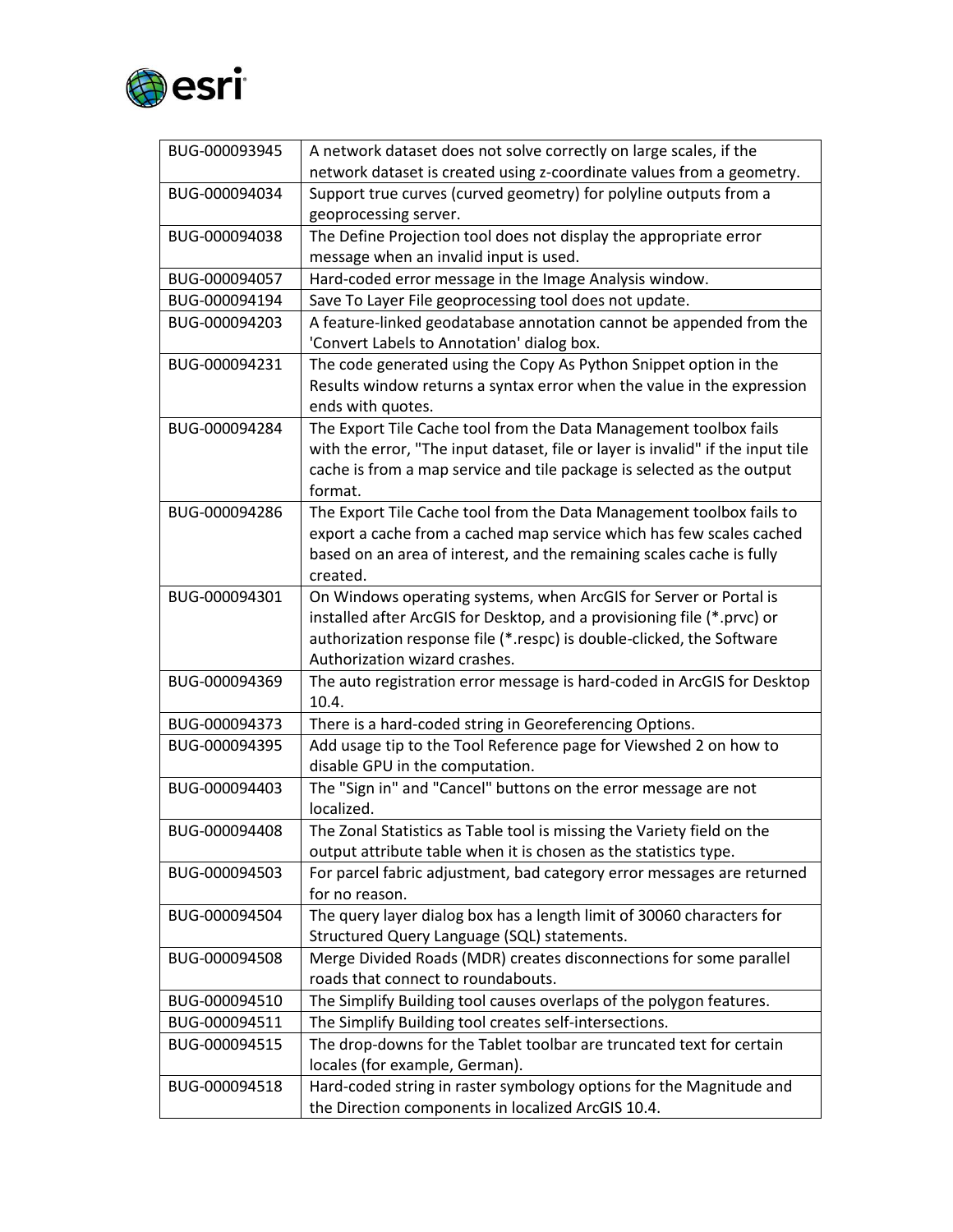

| BUG-000094533 | Raster function templates generated from the Symbology tab in a           |
|---------------|---------------------------------------------------------------------------|
|               | function layer's properties results in an error when attempting to load   |
|               | the layer in ArcMap, and does not successfully render an image service    |
|               | in ArcGIS Online or Portal for ArcGIS.                                    |
| BUG-000094561 | When using Parcel Editor, joining a parcel point to a Control Point       |
|               | should associate the parcel point to the control point.                   |
| BUG-000094596 | Geoprocessing tools return "ERROR 000732" when used with a                |
|               | geodatabase connected using the Add Database Server option.               |
| BUG-000094671 | The 'EstimateExportTilesSize' or 'ExportTiles' operation performed on a   |
|               | cached service throws a severe error 9001, "Response already              |
|               | committed. Cannot forward error to page" when the job status is           |
|               | requested. However, the job completes without issues.                     |
| BUG-000094672 | The attribute table of a DGN file opens without problems in ArcMap        |
|               | 10.3.1, but all cell values are blank when open in ArcMap 10.4.           |
| BUG-000094686 | The topology loader does not assign the radial line correctly.            |
| BUG-000094700 | Selecting the Symbology tab in Layer Properties for a raster catalog      |
|               | returns the error "Attempted an unsupported operation" in ArcGIS for      |
|               | Desktop 10.4.                                                             |
| BUG-000094723 | Some street addresses are incorrectly geocoded by direction from start    |
|               | of range in ArcGIS for Desktop 10.3.1. However, the same addresses are    |
|               | geocoded correctly in ArcGIS for Desktop 10.2.2.                          |
| BUG-000094736 | When using Parcel Editor to open or edit parcel(s), only the lines of the |
|               | open parcel(s) must be drawn.                                             |
| BUG-000094797 | Multiline entities from MicroStation DGN files display correctly in       |
|               | ArcMap at ArcGIS 10.3 for Desktop, but not at ArcGIS 10.3.1 for           |
|               | Desktop.                                                                  |
| BUG-000094807 | ArcMap 10.4 crashes while dragging a map document as an input to the      |
|               | Check Geometry tool.                                                      |
| BUG-000094833 | L10N: The dialog boxes for changing the symbols do not display the        |
|               | localized Symbol Selector.                                                |
| BUG-000094842 | ArcGIS for Desktop 10.4 UI: Machine identifier is hard-coded.             |
| BUG-000094870 | Only the larger of the two remainders is created and the smaller portion  |
|               | is dropped if the new parcel prohibits the resulting two portions from    |
|               | sharing a vertex.                                                         |
| BUG-000094872 | ArcMap 10.4 crashes in the Layout view when changing the scale or         |
|               | zoom level for map services.                                              |
| BUG-000094873 | IVersionedTable.Differences throws a NullReferenceException when          |
|               | using the esriDifferenceType.esriDifferenceTypeInsert property.           |
| BUG-000094981 | Registry settings affecting solvers must be input properties per solve to |
|               | support servers that require different values per request.                |
| BUG-000095074 | Con, Set Null returns wrong result when given expression is with          |
|               | decimal fraction, e.g "Value" >= x.y or "Value" <= -x.y (where $y$ !=5).  |
| BUG-000095099 | Masks created by the Intersecting Layers Masks tool are too large when    |
|               | the layer being masked uses line representation.                          |
| BUG-000095159 | The QueryRelatedAsync method in ArcGIS Runtime SDK for .NET returns       |
|               | the following error, "Exception: Item not found in the database."         |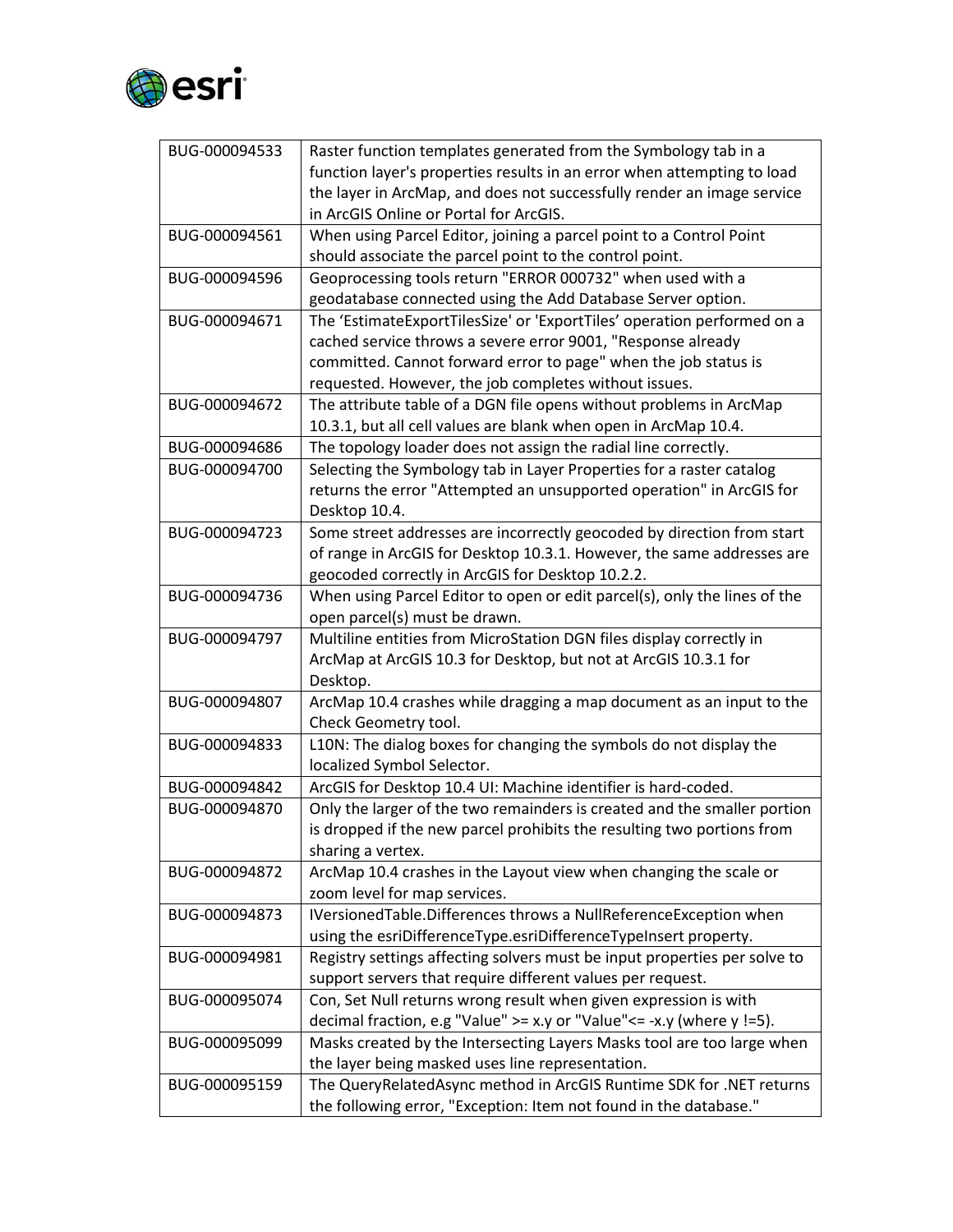

| BUG-000095171 | Resizing a legend causes the legend to disappear after changing the<br>column count to 2 or more in ArcMap.                 |
|---------------|-----------------------------------------------------------------------------------------------------------------------------|
| BUG-000095179 | There is a XML resource file issue on the Consolidate Locator and<br>Package Locator tools.                                 |
| BUG-000095197 | ArcMap crashes when previewing a raster from a mosaic dataset                                                               |
|               | footprint attribute table if the lidar dataset is used to add rasters to a<br>mosaic dataset.                               |
| BUG-000095221 | Spatial analysis operations will fail in certain cases when the ArcGIS for                                                  |
|               | Server site designated as a hosting server is installed and configured on                                                   |
|               | a localized operating system.                                                                                               |
| BUG-000095238 | When changing the data source of a raster catalog layer, a user-defined                                                     |
|               | layer name is automatically changed to the raster catalog original name.                                                    |
| BUG-000095292 | In the documentation of Oracle data types supported in ArcGIS 10.4,                                                         |
|               | update the Data Type table and change 'Oracle data type created' from                                                       |
|               | DATE to TIMESTAMP.                                                                                                          |
| BUG-000095343 | In the ArcPy Spatial Analyst module, the Extract By Polygon tool does                                                       |
|               | not accept multiple sets of polygon coordinates.                                                                            |
| BUG-000095431 | If feature datasets in enterprise geodatabases are empty or contain no                                                      |
|               | objects to view or grant permissions against, an error message must                                                         |
|               | appear instead of the privileges dialogue.                                                                                  |
| BUG-000095470 | When call temp.save() to save data in a file geodatabase to TIFF in                                                         |
|               | Python, it gives wrong result and assigns strange values to NoData<br>locations.                                            |
|               |                                                                                                                             |
|               |                                                                                                                             |
| BUG-000095536 | ModelBuilder partially displays or overlaps the tools and arrows when                                                       |
|               | loading a model that is edited and saved in a different Region and                                                          |
|               | Language settings.                                                                                                          |
| BUG-000095540 | In the Folders and Subfolders section of the 'Preparing layers and maps                                                     |
|               | to be converted to KML' help documentation, it must include the need                                                        |
|               | for a forward slash (/) in front of the initial folder location of the folder                                               |
|               | structure in the 'FolderPath' field.                                                                                        |
| BUG-000095567 | When combining the Eliminate tool with an iterator and inline variables                                                     |
|               | in a model, the following error is returned: "000840: the value is not a<br>feature layer. Failed to execute (Eliminate)."  |
| BUG-000095569 | Text fields are not sorted correctly in the Show Selected Records mode                                                      |
|               | of the attribute table.                                                                                                     |
| BUG-000095576 | Labels based on domain descriptions change to the domain code after                                                         |
|               | performing a join and changing the symbology from Categories (Unique                                                        |
|               | values) to Features (Single symbol).                                                                                        |
| BUG-000095577 | RasterToPoint, RasterToPolygon and RasterToPolyline when run in                                                             |
|               | Modelbuilder the second time appends .shp to the output featureclass                                                        |
|               | name and fails to run.                                                                                                      |
| BUG-000095615 | When adding Level 3 (L3) and Level 4 (L3) Soil Moisture Active Passive                                                      |
|               | (SMAP) HDF5 data, ArcMap returns an unexpected warning message,                                                             |
|               | "inconsistent extent".                                                                                                      |
| BUG-000095633 | Extent inconsistency warning shows when a mosaic dataset and image<br>service created from globle data are added to ArcMap. |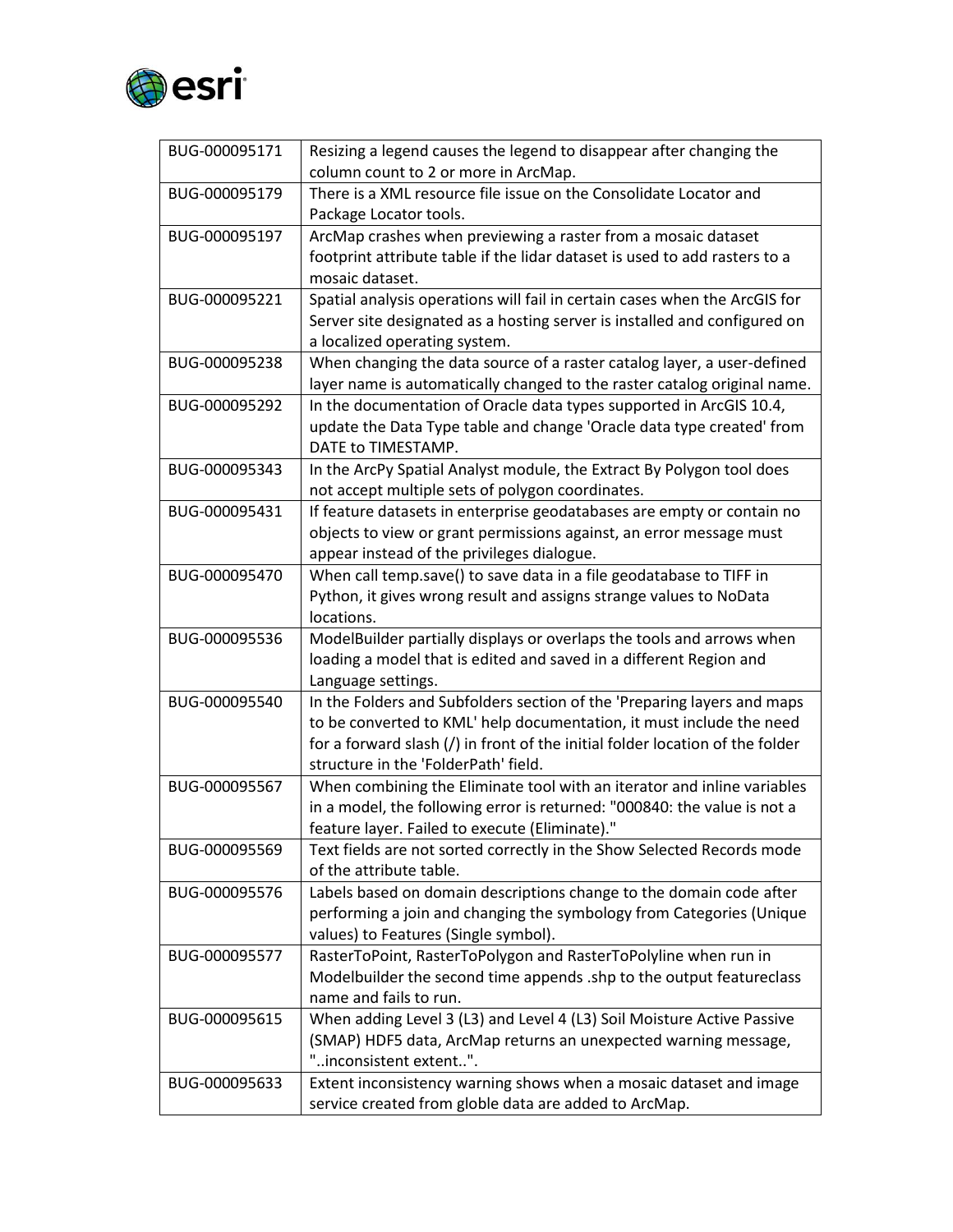

| BUG-000095646 | If the input data has coincident points and the                             |
|---------------|-----------------------------------------------------------------------------|
|               | 'SNAP_NEARBY_INCIDENTS_TO_CREATE_WEIGHTED_POINTS'                           |
|               | aggregation scheme is used for the Incident Data Aggregation Method,        |
|               | the Optimized Hot Spot Analysis tool returns the following error,           |
|               | "IndexError 0 is out of bounds for axis 0 with size 0."                     |
| BUG-000095647 | Detour symbols from the Transportation style for points do not display      |
|               | correctly when applied to a graphic point.                                  |
| BUG-000095650 | Zonal tools using the FID field gives incorrect results.                    |
| BUG-000095651 | The Zonal Statistics tool is crashing ArcMap and ArcCatalog when the        |
|               | input zone data does not have a raster attribute table.                     |
| BUG-000095717 | A model containing certain tools, including any tools in the Analysis       |
|               | toolbox, Overlay toolset, and the Unsplit Line and Feature To Line (Data    |
|               | Management) tools, created in the ArcMap 10.4 toolbox and saved to a        |
|               | toolbox of a previous version disappears.                                   |
| BUG-000095794 | For the Cluster and Outliers Analysis tool, when a feature has no           |
|               | neighbors, the feature's value must be excluded in the global mean.         |
| BUG-000095795 | When creating the grids for a Cube structure, the spatial bias on both      |
|               | side of x and y must be even.                                               |
| BUG-000095796 | Create a new Space Time Cluster and Outlier Analysis tool.                  |
| BUG-000095799 | Extend the Cluster and Outlier Analysis tool to include permutations.       |
| BUG-000095866 | The Export To CAD tool causes 203 points from a geodatabase feature         |
|               | class to be exported to a single location on top of each other.             |
| BUG-000095871 | Slow performance is encountered in Informix when displaying point           |
|               | feature classes with joins in a geodatabase.                                |
| BUG-000095875 | When a layer has a join to a table in a file geodatabase or an enterprise   |
|               | geodatabase, attempting to publish as a map service fails and causes        |
|               | this warning in the ArcGIS Server logs: "The layer has an invalid join      |
|               | table."                                                                     |
| BUG-000095958 | The time values are read incorrectly when adding to mosaic dataset if       |
|               | the Network Common Data Form (netCDF) files are defined with the            |
|               | Julian calendar.                                                            |
| BUG-000095969 | Unable to get expected response from findAddressCandidates of               |
|               | Geocode Service after installing the Hot Fix QFE-1031-DT-329653 for         |
|               | Desktop.                                                                    |
| BUG-000096008 | Sending the same Find request to the World Geocoding Service returns        |
|               | a different result every time the request is sent.                          |
| BUG-000096108 | Append Parcel Fabric geoprocessing tool duplicates one parcel in the        |
|               | append.                                                                     |
| BUG-000096143 | Installing ArcGIS 10.4 Desktop or an ArcGIS 10.4 for Server patch will fail |
|               | on a deployed instance of ArcGIS 10.4 for Server on Microsoft Azure.        |
| BUG-000096178 | The Intersect tool used with the Iterate Feature Classes iterator           |
|               | intersects only the first feature class when using a workspace variable     |
|               | as the variable substitute.                                                 |
| BUG-000096204 | The documentation for Load A Topology To A Parcel Fabric states that        |
|               | unclosed lines can migrate a parcel identification number (PIN) field to    |
|               | the parcel fabric, however it does not work.                                |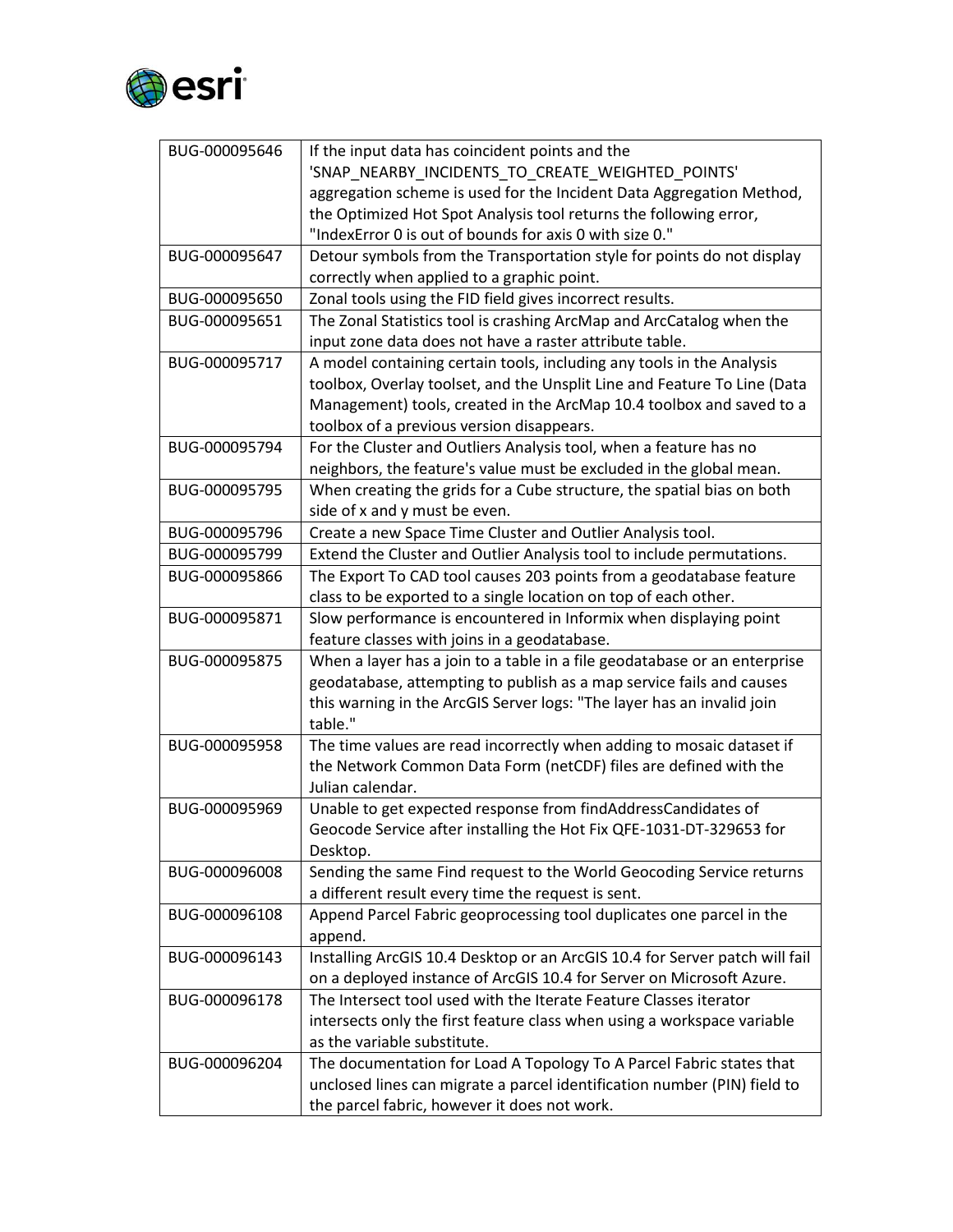

| BUG-000096226 | ArcGIS applications return a "Runtime Error R6034" when trying to load     |
|---------------|----------------------------------------------------------------------------|
|               | Python _ctypes.pyd or any other function tools (DLL) that load CRT9        |
|               | without a manifest dependency entry.                                       |
| BUG-000096290 | The geographic transformation NAD_1927_To_NAD_1983_Alaska,                 |
|               | European Petroleum Survey Group (EPSG) code 1243, no longer works          |
|               | in either direction.                                                       |
| BUG-000096459 | ArcGIS Explorer 3400 shows English language when a localized language      |
|               | is chosen, for example Czech.                                              |
| BUG-000096496 | ArcGIS 10.3.1 for Desktop crashes upon closing when using the Finnish      |
|               | localized version (ArcGIS Desktop 1031 fi 145703) installed on a           |
|               | Windows 2012 R2 operating system.                                          |
| BUG-000096523 | In some situations, batch geocoding a large table of addresses causes      |
|               | ArcMap to exit when geocoding.                                             |
| BUG-000096532 | ArcMap exits unexpectedly if ArcMap is closed while the Geocode            |
|               | Addresses geoprocessing tool is running in some situations.                |
| BUG-000096567 | An image service pointing to a compressed file geodatabase does not        |
|               | release memory.                                                            |
| BUG-000096619 | Exploding a multipart parcel with curves that share a radial point does    |
|               | not explode correctly for radial lines.                                    |
| BUG-000096665 | When a vertex on a main line is moved or edited, and those edits to the    |
|               | main line are uncommitted, the connected/lateral lines snap to a new       |
|               | vertex along the main, altering the position.                              |
| BUG-000096758 | The Project tool fails with a layer created by Make NetCDF Feature         |
|               | Layer from NetCDF data.                                                    |
| BUG-000096803 | The Table to Table conversion tool does not support output to INFO         |
|               | tables contrary to the documentation.                                      |
| BUG-000096816 | The 'Check for Updates' tool used for software patch notification does     |
|               | not work and returns an 'offline' error for the 10.3 and 10.3.1 versions   |
|               | of ArcGIS for Server, Portal for ArcGIS, and ArcGIS Data Store.            |
| BUG-000096864 | The 'Extract Multi Values to Points' and 'Sample' tools do not support     |
|               | 64bit (double precision) data.                                             |
| BUG-000096895 | The 'EsriArcGISVersion' enumeration is missing 'esriArcGISVersion104'      |
|               | in the Catalog service Web Service Description Language (WSDL).            |
| BUG-000097000 | Ignore case to compare field names when syncing where the                  |
|               | destination foreign keys use the same GUID column.                         |
| BUG-000097003 | Some inserts in a delta that are part of a simple, composite, or ObjectID- |
|               | based relationship class may not be imported in rare circumstances.        |
| BUG-000097004 | Include the ArcPress support for the HP DesignJet Spring 2016 printers.    |
| BUG-000097005 | The 'Extract Multi Values to Points' and 'Sample' tools fail when the      |
|               | input raster is a mosaic dataset.                                          |
| BUG-000097022 | In a US Address - Dual Ranges locator, no addresses in the right-side      |
|               | range from the last record in the reference data can be matched.           |
| BUG-000097067 | The Single House Subaddress address locator style handles a unit           |
|               | number comprised of digits and a letter inconsistently.                    |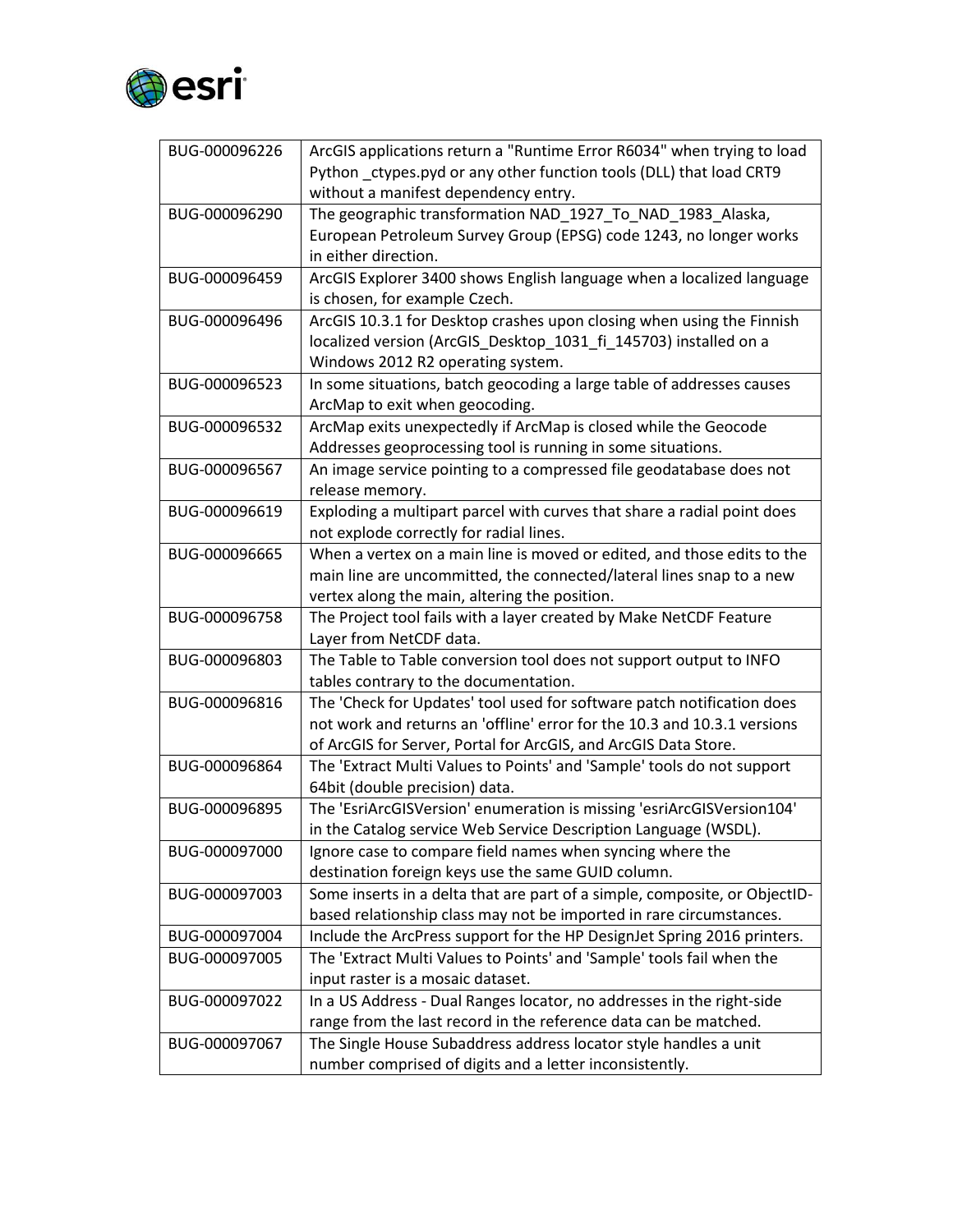

| BUG-000097089 | Incorrect user information shows in the Editor Tracking field upon<br>reconciling and selecting the option, 'Replace Object with Pre-Reconcile |
|---------------|------------------------------------------------------------------------------------------------------------------------------------------------|
|               | Version' in favor of 'Edit Version' to resolve conflicts.                                                                                      |
| BUG-000097117 | A mosaic dataset created with SMAPL3_A product displays slowly in<br>ArcMap.                                                                   |
| BUG-000097120 | Make PEDATABASE backwards compatible.                                                                                                          |
| BUG-000097173 | The Search widget appends the 'Location' and 'Distance in Meters'                                                                              |
|               | parameters for the findAddressCandidates operation of the geocoder                                                                             |
|               | based on previous search results and returns an incorrect result.                                                                              |
| BUG-000097210 | Running the Create Parallel Offset tool on a rotated or scaled parcel fails                                                                    |
|               | to extend or trim for a single line segment and/or to maintain the                                                                             |
|               | recorded bearing.                                                                                                                              |
| BUG-000097245 | If the background geoprocessing is disabled, the Stream Link tool                                                                              |
|               | executed with certain large input datasets results in a crash. If the                                                                          |
|               | background geoprocessing is enabled, the tool results in an incomplete                                                                         |
|               | output stream link dataset.                                                                                                                    |
| BUG-000097253 | [DT BG GP] does not install on 2008 Standard SP2.                                                                                              |
| BUG-000097486 | The Export to CAD tool does not recognize seed-file symbology with a                                                                           |
|               | joined-data input.                                                                                                                             |
| BUG-000097551 | Certain large multipatch feature classes cause the create scene layer                                                                          |
|               | package geoprocessing tool to crash or completes with missing textures.                                                                        |
| BUG-000097552 | Update the documentation of the Strip Map Index Features tool to                                                                               |
|               | indicate the input line and polyline feature classes cannot be in a                                                                            |
|               | geometric network.                                                                                                                             |
| BUG-000097594 | A new command, Check Selected Parcels, to check selected parcels. The                                                                          |
|               | Check Parcel Fabric command must only check the entire parcel fabric.                                                                          |
| BUG-000097671 | Add support for Sentinel 2 data.                                                                                                               |
| BUG-000097672 | Some GRIB2 data fail to add to a mosaic dataset if the input is set as a<br>folder.                                                            |
| BUG-000097691 | The Patch Notification tool fails to identify the ArcGIS Data Store 10.4.x<br>installed patches.                                               |
| BUG-000097693 | For the Optimized Hot Spot Analysis and Create Space Time Cube tools,                                                                          |
|               | when the default cell size is bigger than max extent/10, bound the cell                                                                        |
|               | size to one tenth max extent instead of one hundredth.                                                                                         |
| BUG-000097694 | The match method 'ATTRIBUTE PROFILES' in the Similarity Search tool                                                                            |
|               | results is not correct.                                                                                                                        |
| BUG-000097702 | Provide a framework that enable users to create custom raster type                                                                             |
|               | with Python.                                                                                                                                   |
| BUG-000097714 | The Image Classification toolbar: Floating point input raster is truncated                                                                     |
|               | to integer when scatterplot and statistics are calculated.                                                                                     |
| BUG-000097730 | The QueryFilter does not function, and errors are returned for methods                                                                         |
|               | that require IQueryFilter parameters, such as IFeatureClass.Search,                                                                            |
|               | IFeatureSelection.SelectFeatures, and so on, in external ArcObjects                                                                            |
|               | applications that access ArcMap using the IAppROT interface.                                                                                   |
| BUG-000097749 | ArcMap crashes if selecting more than 999 features in a query layer.                                                                           |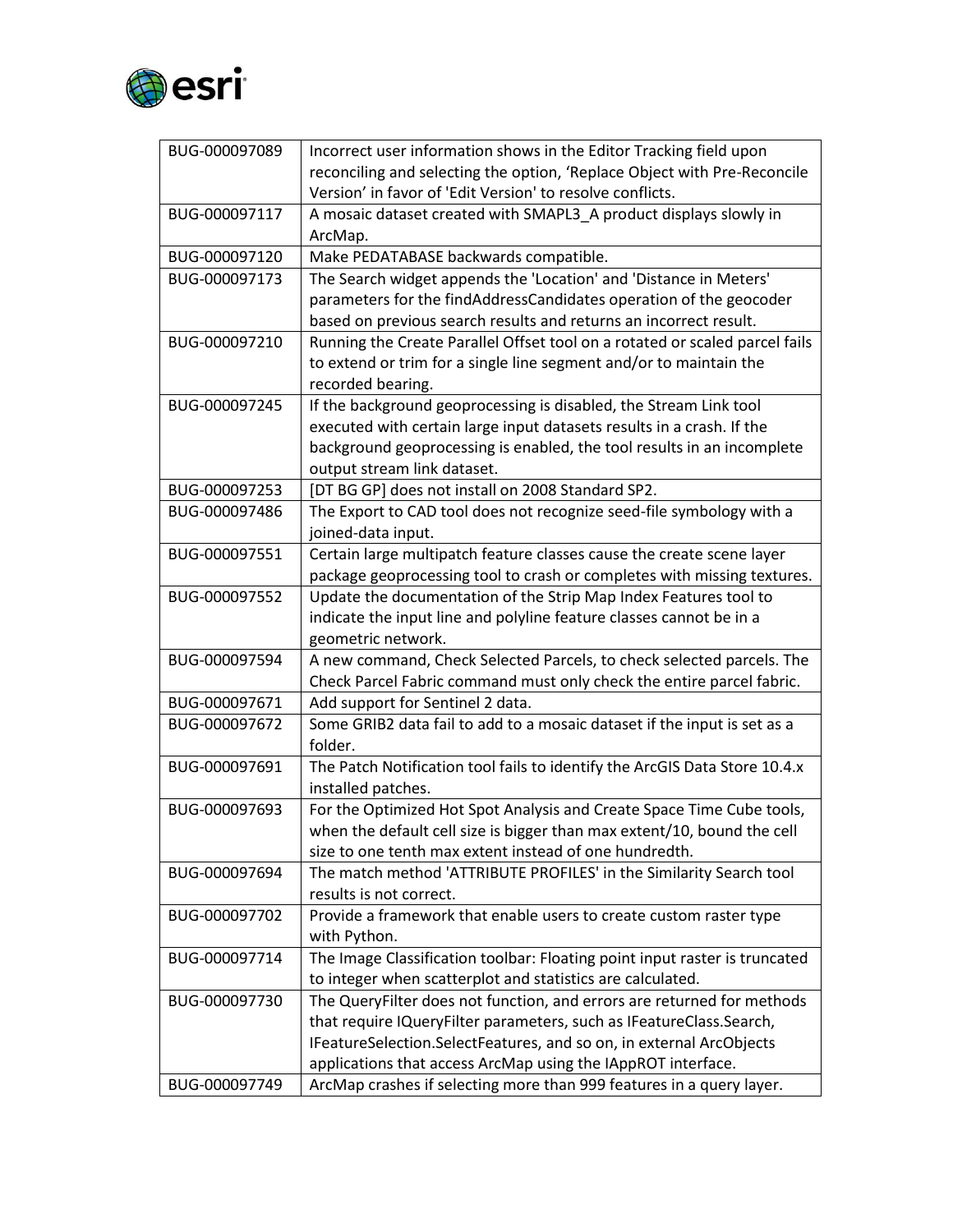

| BUG-000097817 | The Asynchronous Vehicle Routing Problem service does not work with<br>more than two breaks. |
|---------------|----------------------------------------------------------------------------------------------|
| BUG-000097857 | ArcMap crashes when opening an MXD with dynamic text displaying                              |
|               | attributes of Data Driven Pages if there are no features in the Data                         |
|               | Driven Pages index layer.                                                                    |
| BUG-000098072 | Arc features from an AutoCAD DWG file do not draw in ArcMap 10.4.                            |
| BUG-000098139 | The Service Editor > Extract Data Task > Layers to Clip dialog includes all                  |
|               | layers in the map document even when the Extract Data Task tool was                          |
|               | run using only a subset of all map layers.                                                   |
| BUG-000098166 | After applying ArcGIS for Server Publishing Patch, when a layer has an                       |
|               | ArcFM Feed Manager 2.0 join enabled with data from Enterprise                                |
|               | Geodatabase, attempting to publish as a map service causes this                              |
|               | warning in the ArcGIS Server logs: "The layer has an invalid join table."                    |
| BUG-000098168 | Support expressions in onStatisticsField with outStatistics parameter for                    |
|               | a query operation of a map service.                                                          |
| BUG-000098255 | In ArcGIS Online, the Choose Best Facilities web map fails when Driving                      |
|               | Distance is selected for the Measure parameter.                                              |
| BUG-000098305 | The Aspect, Slope, Hillshade, and Cut Fill tools do not honor polygon                        |
|               | feature mask.                                                                                |
| BUG-000098308 | In Python scripting, with a file based workspace, the Natural Neighbor                       |
|               | tool fails to produce an output.                                                             |
| BUG-000098309 | When the output from the Kriging tool is sent to a file geodatabase and                      |
|               | a feature mask is used, the "Error 010161" is returned.                                      |
| BUG-000098336 | The Extract by Mask and Extract by Attributes tools fail when the input                      |
|               | raster is multiband data or grid stack.                                                      |
| BUG-000098348 | Hard-coded strings in the Getting Started user interface.                                    |
| BUG-000098386 | Plan Routes crashes when using large datasets spread over large areas                        |
|               | in the UK with more than ten routes.                                                         |
| BUG-000098387 | In ArcGIS for Desktop 10.4 and/or 10.4.1, attribute tables do not open in                    |
|               | ArcMap or ArcCatalog for feature types from MicroStation DGN files.                          |
| BUG-000098397 | When background processing is enabled, the Project tool with a custom                        |
|               | projection fails with the error, "Failed to execute."                                        |
| BUG-000098420 | Parallel offset new lines measurements must be proportioned to parent                        |
|               | line measurement that is being split.                                                        |
| BUG-000098460 | The Simplify Polygon tool does not complete the Assembling Features                          |
|               | stage.                                                                                       |
| BUG-000098494 | ArcGIS for Desktop application's XML parser must be configured to use                        |
|               | local static document type declaration (DTD) and disallow any declared                       |
|               | DTD included in the XML document.                                                            |
| BUG-000098514 | Creating a query layer using the field list and a where clause on an                         |
|               | Oracle spatial table results in features not being returned, and opening                     |
|               | attribute table fails with the error: "ORA-29902: error in executing                         |
|               | ODCIIndexStart() routine."                                                                   |
| BUG-000098533 | The compass method is not being applied to a parcel that is unjoined                         |
|               | and joined.                                                                                  |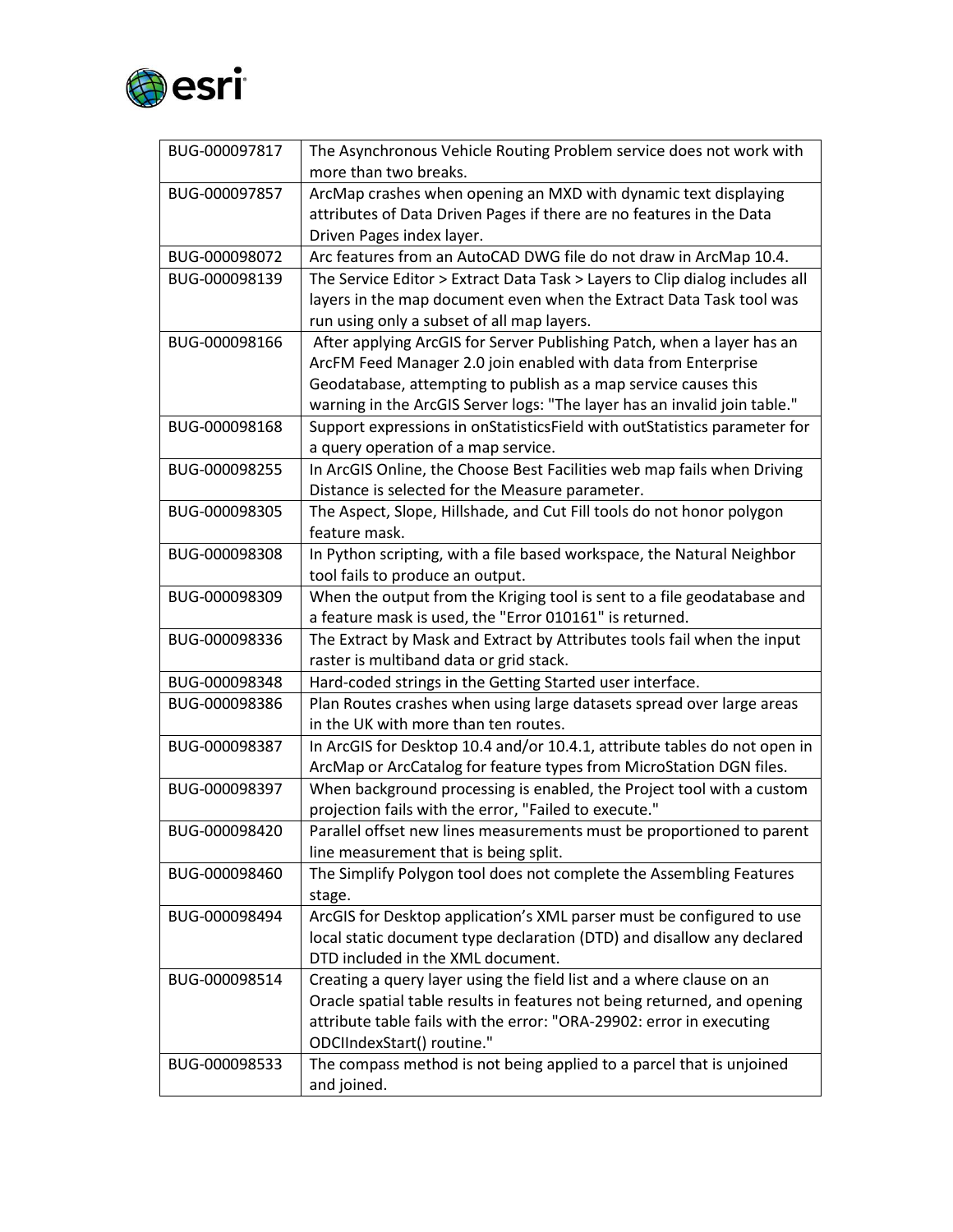

| BUG-000098585 | ArcGIS for Desktop 10.4.1 background geoprocessing installs are missing   |
|---------------|---------------------------------------------------------------------------|
|               | the PostgreSQL client library: libintl-8.dll. This causes issues with     |
|               | different database management system (DBMS) operations.                   |
| BUG-000098623 | The Gazetteer, Single Field, and City State Country General style         |
|               | locators pan the map to 0,0 when searching for locations using the        |
|               | Geocoding toolbar.                                                        |
| BUG-000098631 | Default names are invalid when exporting raster dataset function layers   |
|               | using the Export Raster Data dialog box.                                  |
| BUG-000098675 | Add 'Geodatabase' to the resource strings to allow localization in the    |
|               | geodatabase properties user interface.                                    |
| BUG-000098700 | Copied and pasted construction lines are not building correctly if the    |
|               | 'Merge connected lines at points' option is checked on.                   |
| BUG-000098717 | In ArcGIS Engine, the ToolbarControl menu dropdowns persist and stay      |
|               | on the screen even after the ArcGIS Engine forms are open and then        |
|               | hidden.                                                                   |
| BUG-000098845 | CURRENT TIMESTAMP is converted to CURRENT TIMESTAMP() when                |
|               | queried on the database when creating replica with SQL server.            |
| BUG-000098887 | The Solve Vehicle Routing Problem tool fails to generate driving          |
|               | directions on server or hangs while solving.                              |
| BUG-000098916 | ArcMap creates layer names that include a hashtag when particular         |
|               | NITF files are added to the map. The hashtag prevents the layer from      |
|               | being shared as a WCS service because the character is not allowed by     |
|               | the OGC WCS specification.                                                |
| BUG-000098919 | Create a new Optimized Outlier Analysis tool.                             |
| BUG-000098933 | Unable to describe the Extent, MExtent, ZExtent, and SpatialReference     |
|               | properties on a TIN.                                                      |
| BUG-000098974 | ArcGIS stops responding when solving on a network dataset using a         |
|               | historical traffic containing a zero-value time slice.                    |
| BUG-000098978 | A parcel remainder is unable to create more than one parcel when          |
|               | multiple parcels are selected to intersect.                               |
| BUG-000099040 | The IGridTransformation.GridDatasetName Property returns an error         |
|               | when a backslash (\) exists in the string for $10.4.x$ , but not earlier  |
|               | versions.                                                                 |
| BUG-000099154 | Update geoprocessing tools for ArcGIS Runtime v100.0.                     |
| BUG-000099206 | Building and Building Unit are not recognized when using the style 'US    |
|               | Address -Single House Subaddress' in the Standardize Addresses            |
|               | geoprocessing tool.                                                       |
| BUG-000099226 | Reconciling fails with the error, "The modified geometry must be a        |
|               | different geometry instance from the feature's original geometry."        |
| BUG-000099264 | Checking out parcel fabric fails to sync geometry updates.                |
| BUG-000099275 | The Make Query Layer tool must be more lenient on parameter               |
|               | validation when the input is derived data.                                |
| BUG-000099304 | No result is returned when 'Connect Origins to Destinations' is run using |
|               | feature collections that have overlapping origin and destination          |
|               | combinations but credit charge is incurred.                               |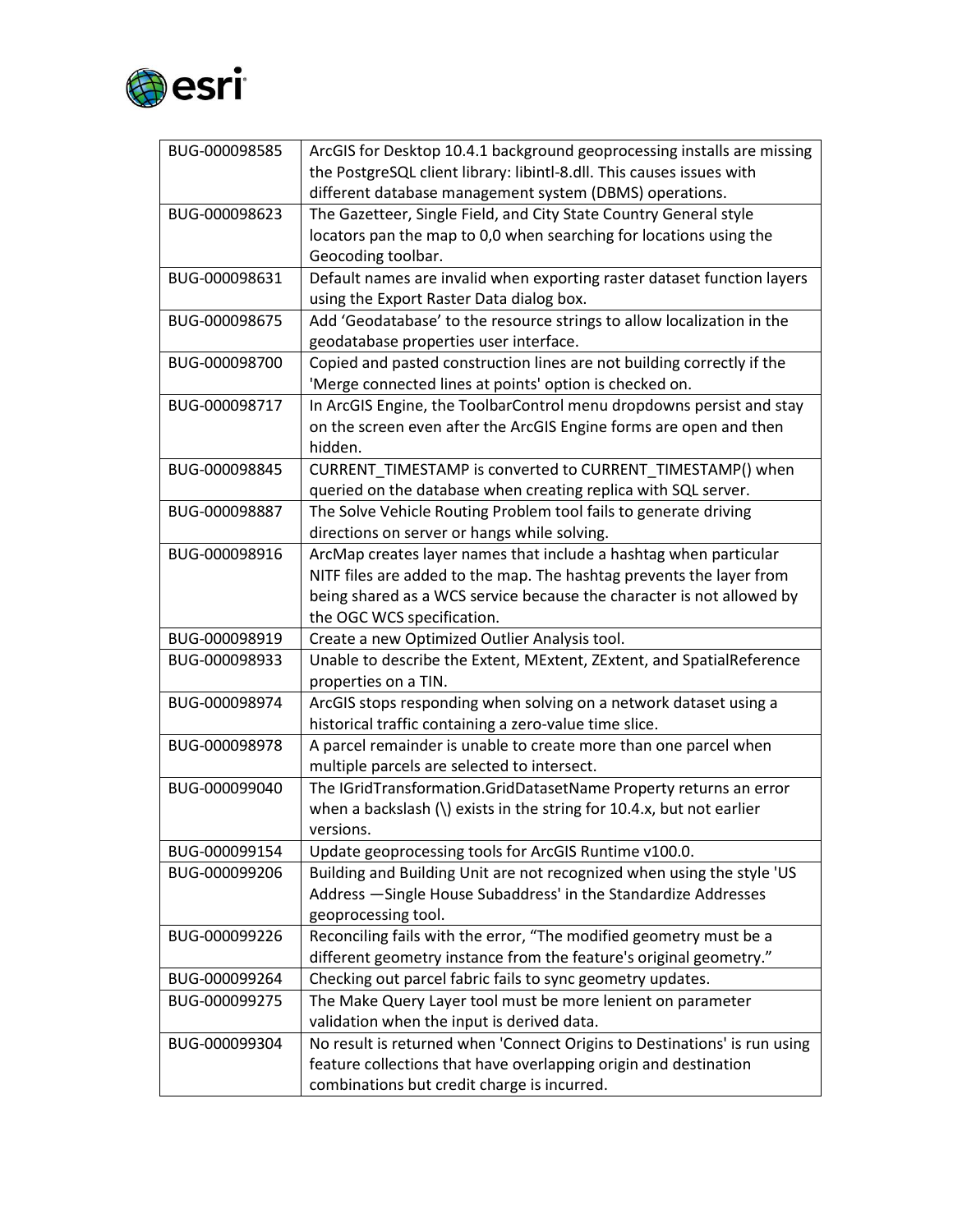

| BUG-000099360 | ArcMap either crashes or there is no progress when performing a Select<br>By Location query on a specific dataset. |
|---------------|--------------------------------------------------------------------------------------------------------------------|
| BUG-000099415 | The Find Route tool produces inconsistent results when routing during                                              |
|               | daylight saving time.                                                                                              |
| BUG-000099529 | When joining a feature class to a table stored in non-geodatabases,                                                |
|               | opening the joined attribute table causes ArcMap to hang or crash.                                                 |
| BUG-000099716 | Routing fails to generate directions for more than one route when a                                                |
|               | soft-turn restriction is reported with a script restriction and global turn                                        |
|               | delays.                                                                                                            |
| BUG-000099944 | The Simplify Line and Simplify Polygon tools crash when the tools are                                              |
|               | run as part of stand-alone Python scripts.                                                                         |
| BUG-000100266 | Schematics rules configured with SQL filters which end with IN                                                     |
|               | statement running on records set with the size greater than 1000 fails                                             |
|               | when running on Oracle databases.                                                                                  |
| BUG-000100788 | Add an option to allow filters to only set edits that satisfy the filter in                                        |
|               | current state (forSync='true').                                                                                    |
| ENH-000082366 | The arcpy.AddMessage documentation does not clearly state that it can                                              |
|               | not be used in the Python window, and that the 'print' method should                                               |
|               | be used instead.                                                                                                   |
| ENH-000086635 | Add the functionality to register database views with the geodatabase.                                             |
| ENH-000088898 | Provide a method to calculate a geodesic angle with the exact values                                               |
|               | shown by the deprecated IMeasurementTool.angle property.                                                           |
| ENH-000092154 | Update KML support in ArcGIS for Desktop to ensure compliance with                                                 |
|               | the Open Geospatial Consortium (OGC) KML standard.                                                                 |
| ENH-000093559 | Include a tool to convert GeoJSON To Features.                                                                     |
| ENH-000093785 | Change the "Set up an enterprise geodatabase in SQL Server" Resource                                               |
|               | Center page by removing the reference to the                                                                       |
|               | "GDBCreateGeodatabase<#>.log" and instead point users to the                                                       |
|               | "sde setup.log."                                                                                                   |
| ENH-000095912 | Allow the Feature Class To Shapefile geoprocessing tool to carry over                                              |
|               | the GlobalID value to the Shapefile.                                                                               |
| ENH-000096257 | Allow ArcMap's Geocoding toolbar to list ArcGIS Online locators by the                                             |
|               | name specified in the Organization Settings > Utility Services list rather                                         |
|               | than the name of the service.                                                                                      |
| ENH-000096890 | In the arcpy.da.UpdateCursor Help document include when using                                                      |
|               | arcpy.da. Update Cursor to update records of an versioned feature class                                            |
|               | or table, it requires to first open an edit session and edit operations                                            |
|               | using the Editor class (arcpy.da.Editor).                                                                          |
| ENH-000096990 | Allow address locators to accept special characters and spaces within                                              |
|               | the street name field.                                                                                             |
| ENH-000097199 | An ArcGIS administrator or License server administrator user is not able                                           |
| ENH-000098075 | to directly copy the FID number.                                                                                   |
|               | Display the solution point in the viewer of the Block Adjustment<br>Window.                                        |
| ENH-000098676 | Supporting the Import Message geoprocessing tool with Local Server.                                                |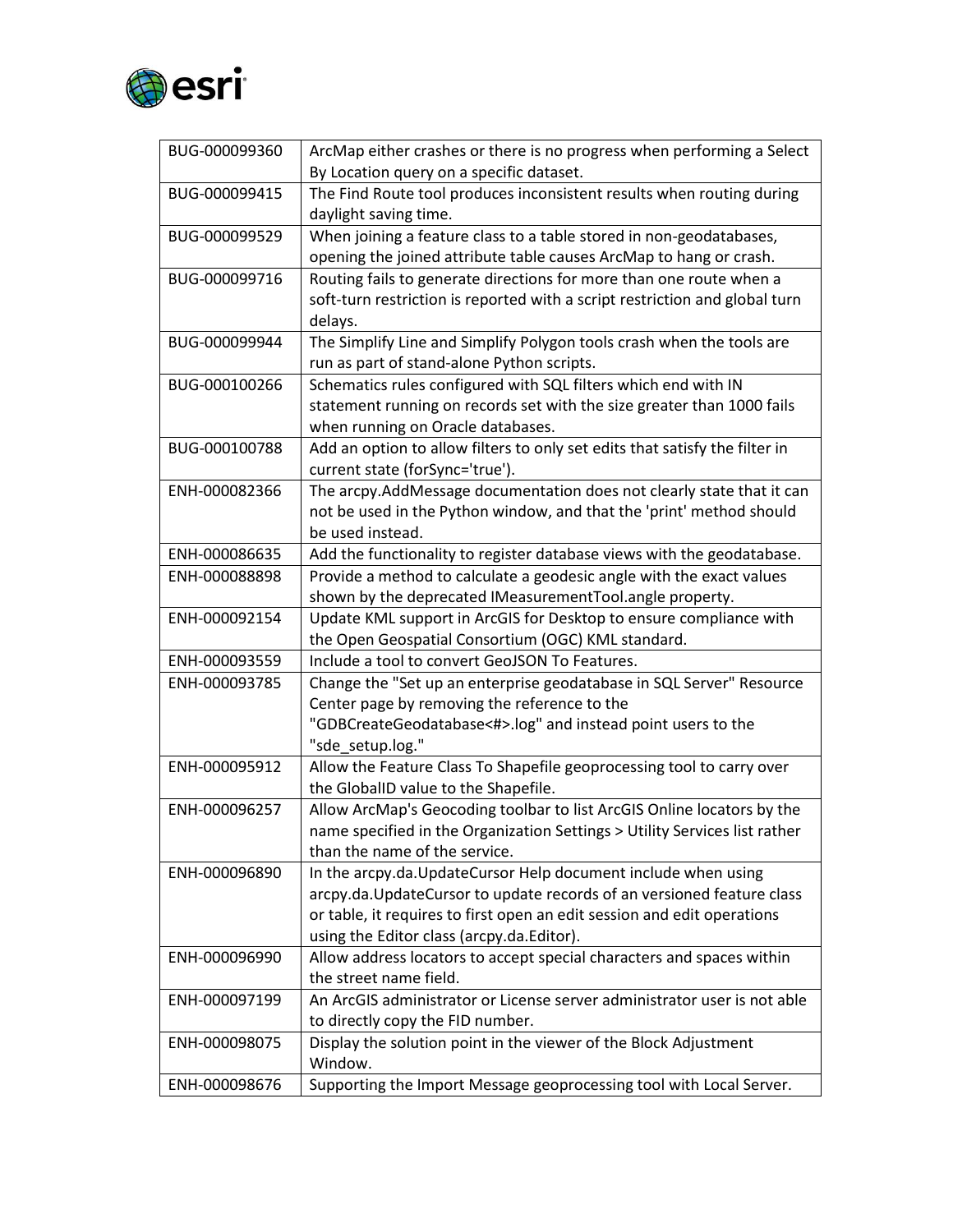

| ENH-000098948 | In the help documentation for Geocoding, the Commonly Used Address       |
|---------------|--------------------------------------------------------------------------|
|               | Locator Styles page must include intersections and alternate name        |
|               | tables within the chart for locator styles characteristics.              |
| NIM034563     | Update the documentation for the Find and Replace tool from the          |
|               | attribute table options to note the size limit on the Find What field.   |
| NIM038930     | In ArcGIS for Desktop 9.2, the Reshape Feature task works on a polygon   |
|               | with many vertices. However, the same function does not work in          |
|               | ArcGIS for Desktop 9.3.                                                  |
| NIM039547     | The ArcMap Measure widget is measuring in UK Nautical Miles, not in      |
|               | International Nautical Mile, as stated in the Help.                      |
| NIM039622     | The CAD annotations created with the Quick Export tool and Spatial ETL   |
|               | tools are not being read correctly in ArcGIS for Desktop.                |
| NIM053816     | Create Replica GP tool fails when the child GDB has had its schema pre-  |
|               | populated, and 'Reuse Schema' option is set to 'REUSE'.                  |
| NIM054587     | User requests: Add a method in ArcPy module to identify a basemap        |
|               | layer as different from a group layer.                                   |
| NIM060533     | The Reshape Feature tool returns an error when running on a large        |
|               | polygon with many vertices.                                              |
| NIM063115     | The Re-order Field (Up and down arrow) button is not working in the      |
|               | Feature Class To Feature Class tool.                                     |
| NIM067106     | Labels on a graduated color ramp do not appear when rendering a          |
|               | raster using minimum-maximum and the 'edit low/high values' option is    |
|               | selected.                                                                |
| NIM067877     | Conversion to and from a KML file must be in the EGM96 Vertical          |
|               | coordinate system.                                                       |
| NIM070602     | In ArcMap 10 Service Pack (SP) 2, the data destination dialog box cannot |
|               | be opened in Windows 7 Enterprise.                                       |
| NIM078105     | Geodatabase attachments are not carried over to geoprocessing            |
|               | outputs.                                                                 |
| NIM079236     | A help documentation or technical article that illustrates how to        |
|               | manually edit the date field is needed.                                  |
| NIM079788     | Provide functionality to import GPL files using the Quick Import tool.   |
| NIM080248     | Unable to view an Oracle Spatial table views via interoperability        |
|               | connections.                                                             |
| NIM080541     | Quick Import (Data Interoperability) of AutoCAD drawing files with the   |
|               | geometry option fails when importing entities with no geometry.          |
| NIM082240     | The "Allow Null Values" string is truncated in the Field Properties and  |
|               | Field tab of the feature class properties when using the Russian version |
|               | of ArcGIS Desktop.                                                       |
| NIM082270     | The XY unit is hard-coded in the Domain, Resolution and Tolerance tab    |
|               | when using a localized version of ArcGIS for Desktop.                    |
| NIM083090     | The interoperability connections to the Web Feature Services (WFS)       |
|               | generate a 'NoGeometry' message when the service has two or more         |
|               | layers with the same name.                                               |
| NIM083201     | When using the RESOLVE_ERRORS option on the Simplify Polygon             |
|               | geoprocessing tool, the process takes a long time to complete.           |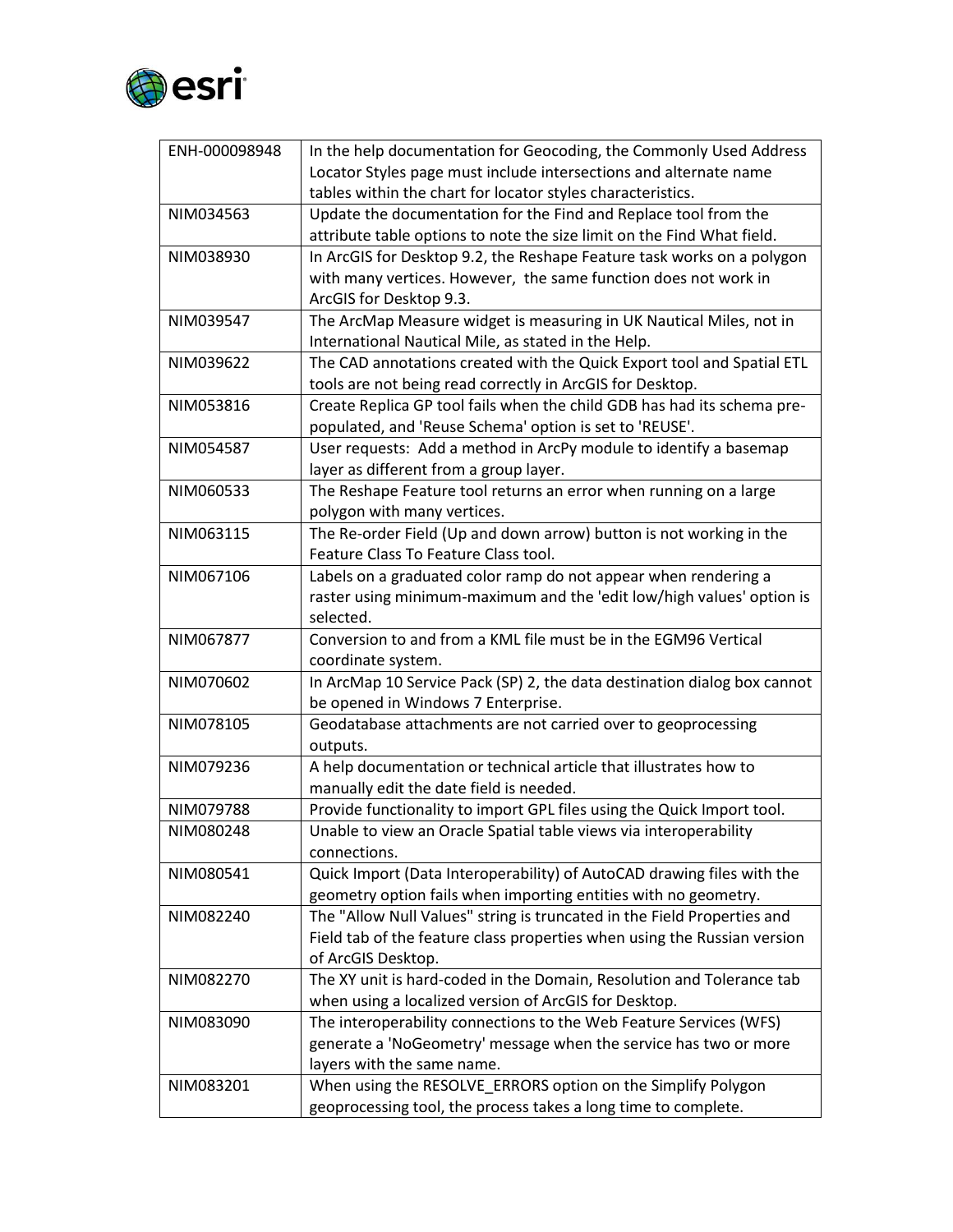

| NIM084096 | The unchecking operation option fails with the Data Interoperability<br>extension in ArcCatalog.                                                     |
|-----------|------------------------------------------------------------------------------------------------------------------------------------------------------|
| NIM084187 | The Simplify Line tool is much slower in version 10.1 than 10.0.                                                                                     |
| NIM084424 | Provide an alternate name table capability for cities in addition to                                                                                 |
|           | streets.                                                                                                                                             |
| NIM084484 | When connecting to a database using ArcGIS 10.1, data in the database                                                                                |
|           | table with special characters (like a hyphen in the field names) is not                                                                              |
|           | viewable.                                                                                                                                            |
| NIM085216 | Adding fields after a table join using a file geodatabase results in a                                                                               |
|           | corrupted table view display.                                                                                                                        |
| NIM085505 | Allow the KML tools to carry over attachments from the input features                                                                                |
|           | to the output KML pop-up.                                                                                                                            |
| NIM086021 | Document that "Do" is a reserved key word for the Trend, IDW, and                                                                                    |
|           | Spline interpolation tools.                                                                                                                          |
| NIM086976 | The Topology Loader geoprocessing tool does not import multiple                                                                                      |
|           | connection lines at a point.                                                                                                                         |
| NIM087475 | Change the definition of long integers in XML format for the Data                                                                                    |
|           | Interoperability extension to accommodate more digits in the World                                                                                   |
|           | Wide Web Consortium (W3C) XML standard.                                                                                                              |
| NIM088256 | A one-way replica based on a definition query can only synchronize                                                                                   |
|           | 'adds' when synchronizing from the parent session. It cannot                                                                                         |
|           | synchronize 'changes' or 'deletes' if the synchronization tool is run from                                                                           |
|           | the parent session. Issue is also reproduced with a                                                                                                  |
| NIM090178 | The geoprocessing history log file shows the start and end time for a                                                                                |
|           | tool run to be the same value which is not what is shown in the results                                                                              |
|           | window.                                                                                                                                              |
| NIM090873 | When calling a model with a Python script that contains a Data                                                                                       |
|           | Interoperability Spatial ETL tool, the script does not run successfully                                                                              |
|           | from IDLE when Esri Production Mapping 10.1 is installed.                                                                                            |
| NIM091789 | Resize strings in 'Add Fields' windows.                                                                                                              |
| NIM092139 | Add support for Inland Electronic Navigational Chart (ENC) format 2.2                                                                                |
|           | for S-57 data to the Data Interoperability extension.                                                                                                |
| NIM093444 | Replace '.' with '_' when exporting fields.                                                                                                          |
| NIM094891 | The IMxdServer. ExportLegend method throws an exception in ArcGIS                                                                                    |
|           | <b>Engine 10.1.</b>                                                                                                                                  |
| NIM095594 | When reading the KML Extended Data contraining attribute, the Spatial                                                                                |
|           | ETL tool fails when encounters a NULL value.                                                                                                         |
| NIM095804 | arcpy.sa.CellStatistics() produces incorrect results in ArcMap when the<br>input is a multiband raster. The tool is only using the first band in the |
|           | multiband raster instead of all bands.                                                                                                               |
| NIM095882 | When geocoding, street names with hyphens must have lower spelling                                                                                   |
|           | sensitivity in order to be matched.                                                                                                                  |
| NIM096145 | When background processing is enabled, geoprocessing history is not                                                                                  |
|           | written to ISO 19139 Metadata Implementation Specification.                                                                                          |
| NIM096200 | The Lookup tool results in an unexpected result if it is run as a script                                                                             |
|           |                                                                                                                                                      |
|           | tool in ArcMap.                                                                                                                                      |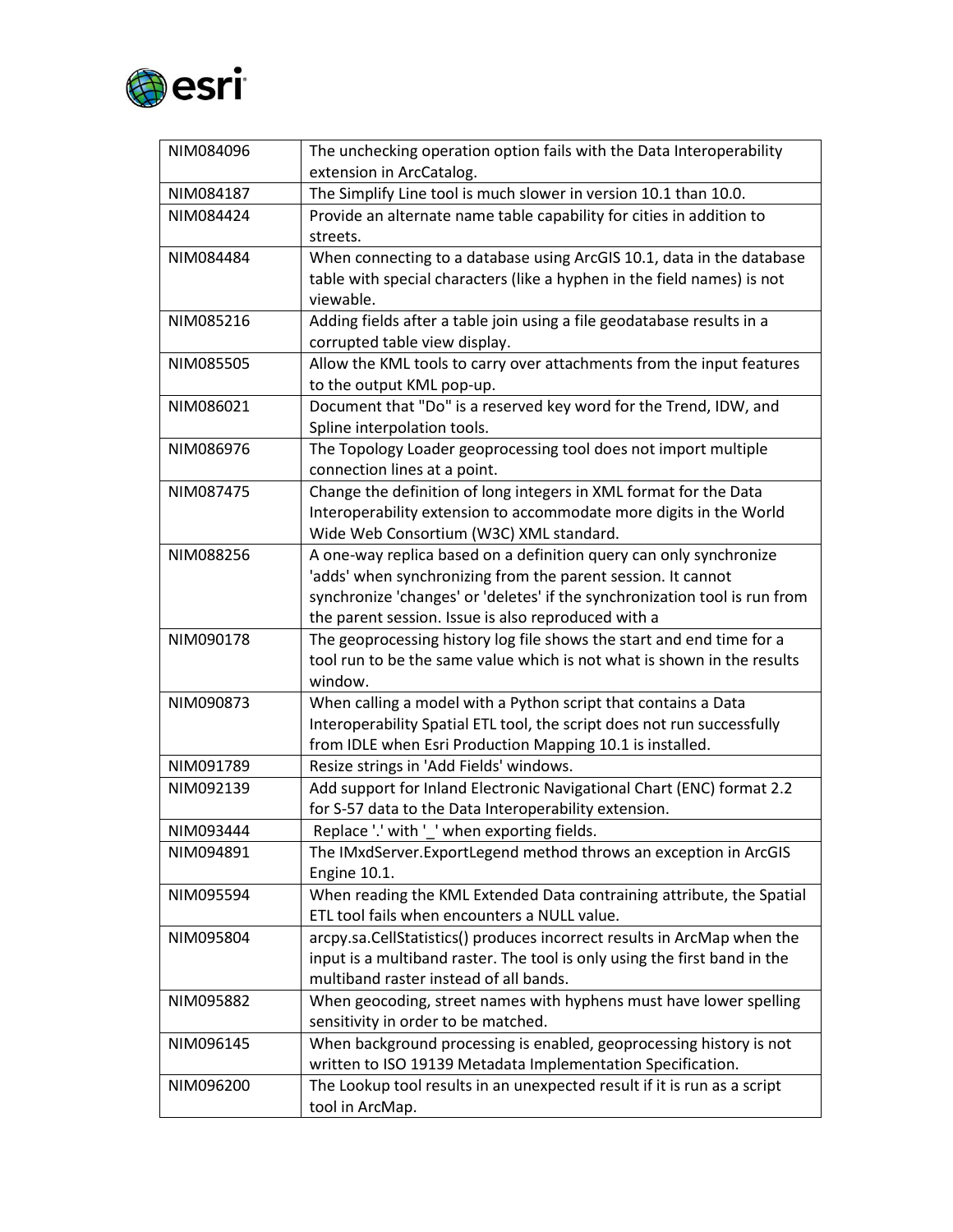

| NIM096337 | The Privileges dialog box does not display for certain feature datasets<br>that contain non-attributed relationship classes.                 |
|-----------|----------------------------------------------------------------------------------------------------------------------------------------------|
| NIM096661 | In the Data Interoperability extension version 10.2, GPS Exchange<br>Format (GPX) is not an available file format in the FME Writer Gallery. |
| NIM098205 | The Simplify Building tool output consists of self-intersections for some<br>shapefiles.                                                     |
| NIM099740 | Adding a leader line to a map annotation layer in ArcMap significantly<br>hinders performance.                                               |
| NIM101019 | Include information about the extent of the Auto Join feature in Parcel<br>Fabric Joining dialog help page.                                  |
| NIM103036 | Do not null relationship class foreign key fields during replica<br>synchronization when multi-RCs use the same foreign key.                 |

## **Portal for ArcGIS**

#### <span id="page-16-0"></span>**ArcGIS Data Store**

[Top](#page-0-0)

| BUG-000097136 | Existing scene services fail to render after upgrading the ArcGIS Data<br>Store from 10.3.1 to 10.4.x.                                                                                         |
|---------------|------------------------------------------------------------------------------------------------------------------------------------------------------------------------------------------------|
| BUG-000098057 | After installing the ArcGIS Data Store on a Windows machine with a non<br>English locale, the RunAs account assigned to the ArcGIS Data Store<br>service is incorrectly set to 'Local System'. |

#### <span id="page-16-1"></span>**Home Application**

| BUG-000082441 | Japanese characters in the title of a web application are corrupted when<br>printing in the Basic Viewer and Classic Viewer web applications. |
|---------------|-----------------------------------------------------------------------------------------------------------------------------------------------|
| BUG-000085482 | Failure occurs when the supports Pagination parameter is ignored when                                                                         |
|               | searching a feature layer for values in Portal for ArcGIS 10.3.                                                                               |
| BUG-000088663 | When a Web Map Tile Service (WMTS) service using WGS84 from a non-                                                                            |
|               | ArcGIS for Server WMTS server is consumed as a basemap in Portal for                                                                          |
|               | ArcGIS, geocode results from the World Geocode Service appear in the                                                                          |
|               | wrong location.                                                                                                                               |
| BUG-000088728 | When changing the field order in a pop-up configuration in a webmap,                                                                          |
|               | the field order in a corresponding bar chart does not update                                                                                  |
|               | immediately.                                                                                                                                  |
| BUG-000090019 | Unable to configure pop-ups for map service feature layers with unique                                                                        |
|               | Layer IDs.                                                                                                                                    |
| BUG-000090024 | Unable to configure pop-ups for map service's feature layers with a                                                                           |
|               | unique layer ID in Portal for ArcGIS.                                                                                                         |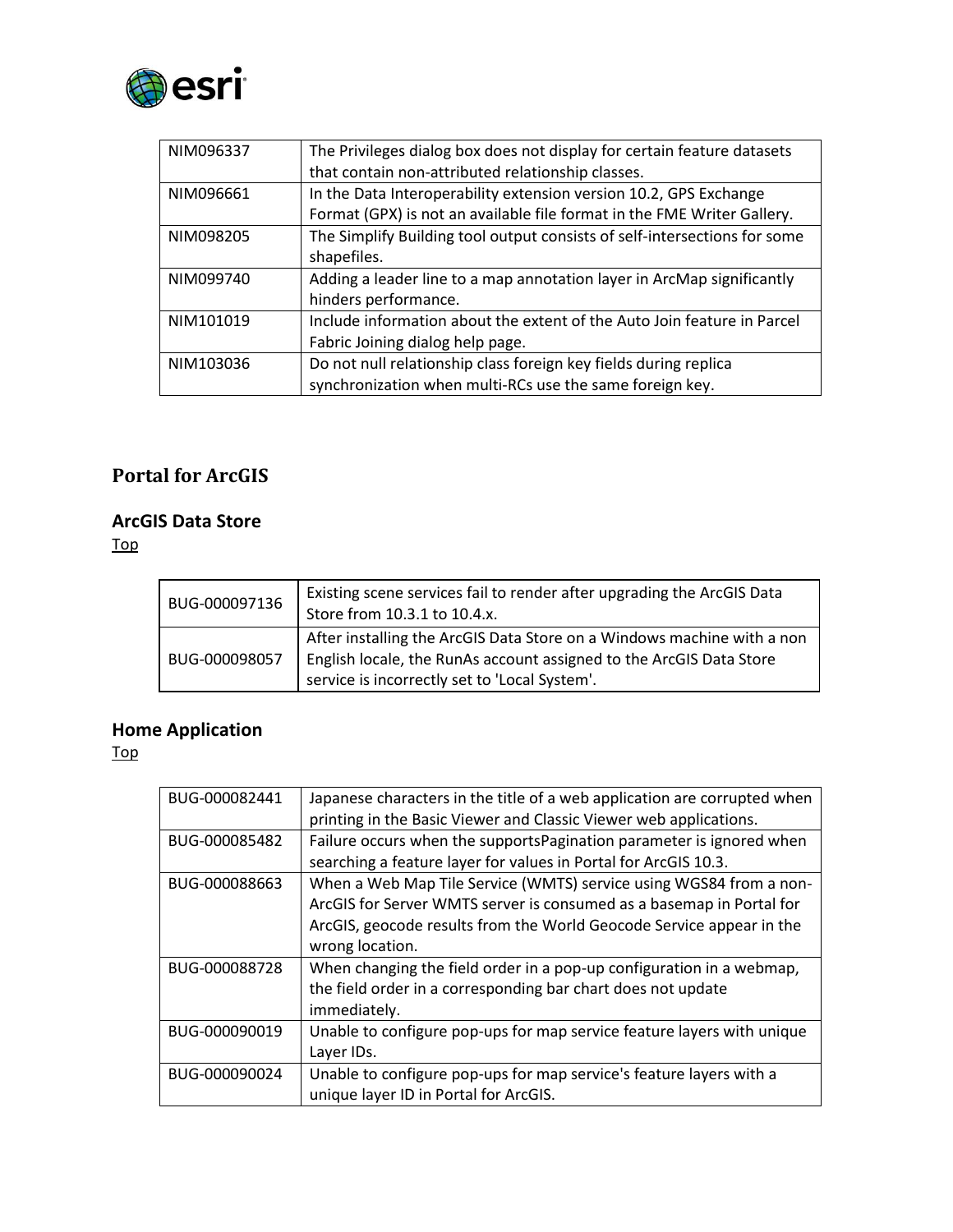

| BUG-000090198 | Block the ability to own two groups with the same name.                     |
|---------------|-----------------------------------------------------------------------------|
| BUG-000090288 | Cannot disable the offline mode of a web map.                               |
| BUG-000090659 | Disabling the zoom control is not honored in the HTML code while            |
|               | embedding a webmap.                                                         |
| BUG-000091615 | Filters set on a layer in a map service are not applied when searching on   |
|               | a configured layer search in the map viewer, when the map service is        |
|               | added at the service level.                                                 |
| BUG-000092322 | Unable to invite users to a group when the custom role did not have the     |
|               | create/edit groups privilege.                                               |
| BUG-000092385 | When publishing a map to a non-configurable custom template, the            |
|               | Save, Reset, and Done buttons do not work correctly.                        |
| BUG-000092457 | Maps fail to save when a HTTPS-enabled map service is added to a non-       |
|               | HTTPS browser session in the latest builds of Internet Explorer 11 and      |
|               | Microsoft Edge Browsers.                                                    |
| BUG-000093014 | Adding a Web Map Service (WMS) to Portal for ArcGIS displays a              |
|               | different legend compared to what is displayed in ArcMap.                   |
| BUG-000093033 | When sorting a text column containing mixed uppercase and lowercase         |
|               | letters in a feature service, all uppercase letters are sorted first before |
|               | the lowercase letters, resulting in a non-alphabetical result.              |
| BUG-000093218 | Portal log messages can sometimes be unreadable due to the incorrect        |
|               | language encoding being used.                                               |
| BUG-000093322 | Webmaps with the word 'Bing' in the title do not display as selectable in   |
|               | the Basemap Gallery.                                                        |
| BUG-000093383 | Unable to save web service added to a webmap as a layer after               |
|               | previously deleting the layer that was created from this same service.      |
| BUG-000093481 | Rendered Landsat 8 Image Services are not being honored when chosen         |
|               | as a basemap from the Basemap Gallery.                                      |
| BUG-000093850 | When the Enrich Layer tool is run on a polygon layer that crosses           |
|               | country borders, it returns incorrect global variables including only one   |
|               | country.                                                                    |
| BUG-000093878 | Group layers in a map service filtered by unique values may fail with the   |
|               | error "Unique values could not be determined for the selected field."       |
| BUG-000094805 | When editing the settings of Portal for ArcGIS in the Dutch-Nederlands      |
|               | language, the 'Servers' tab says 'Beveiliging', which means Security,       |
|               | instead of 'Servers'.                                                       |
| BUG-000094836 | Unable to switch to the OpenStreetMap (OSM) basemap if the current          |
|               | basemap is a custom map with non-Web Mercator coordinate system.            |
| BUG-000094893 | Publishing a non-spatial CSV file should not require a geocode service to   |
|               | be set up for batch geocoding.                                              |
| BUG-000095221 | Spatial analysis operations will fail in certain cases when the ArcGIS for  |
|               | Server site designated as a hosting server is installed and configured on   |
|               | a localized operating system.                                               |
| BUG-000095277 | When adding a web map containing public ArcGIS Online data as a             |
|               | default basemap on the My Organization page, the admin is prompted          |
|               | to provide credentials for the service.                                     |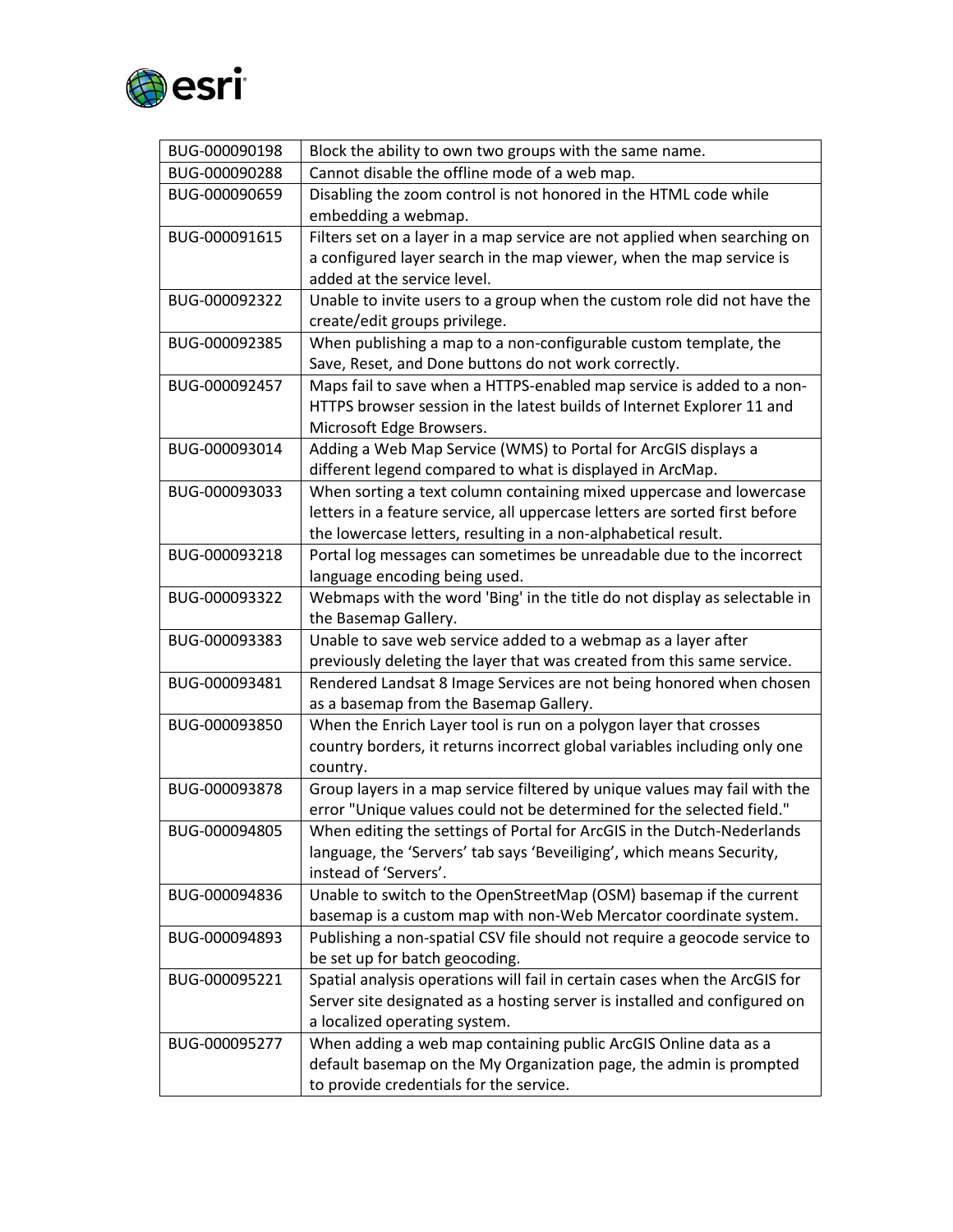

| BUG-000095320 | When a map service that is federated with Portal for ArcGIS is published   |
|---------------|----------------------------------------------------------------------------|
|               | to ArcGIS for Server, the 'Open in ArcGIS for Desktop' option in Portal    |
|               | for ArcGIS fails with an error unless the service is shared with Everyone. |
| BUG-000095579 | Adding members based on existing enterprise users is truncating any        |
|               | full names longer than two words.                                          |
| BUG-000095688 | The 'Apply Filter and Zoom to' is not available for hosted feature layers. |
| BUG-000095861 | A custom role with "Create, update, and delete" and "Publish hosted        |
|               | feature layers" privilege is unable to publish content.                    |
| BUG-000096161 | The error "unable to refresh item" is returned when performing analysis    |
|               | using the spatial analysis tools in the Map viewer. This error occurs      |
|               | when ArcGIS Web Adaptor (or any reverse proxy) is on a machine             |
|               | different from the Hosting ArcGIS Server.                                  |
| BUG-000096798 | Saving a webmap with a title containing more than 14 Thai characters       |
|               | will throw the error 'A map is already available in this folder' in Portal |
|               | for ArcGIS.                                                                |
| BUG-000096893 | Remove the 'Search for Layer' option because the Google Web Search         |
|               | API has been deprecated.                                                   |
| BUG-000097180 | When a hosted service layer is renamed in a web map and printed, the       |
|               | new layer name is not recognized in the legend of the printed map          |
| BUG-000097759 | After upgrading Portal for ArcGIS from 10.3.1 to 10.4, the Sync            |
|               | capability cannot be enabled on services that existed prior to the         |
|               | upgrade.                                                                   |
| BUG-000098255 | The 'Choose Best Facilities' tool fails when Driving Distance is the       |
|               | measure.                                                                   |
| BUG-000099447 | Unable to upload files or create groups in the Portal home application     |
|               | after updating the browser to Firefox 49, Chrome 54, or Safari 10          |
| BUG-000100693 | ArcGIS for Server Web Map Service (WMS) services that contain              |
|               | transparent feature layers do not display transparently in Portal for      |
|               | ArcGIS.                                                                    |
| BUG-000101196 | The webgisdr utility returns an error when restoring a portal backup       |
|               | created without a hosting server.                                          |
| BUG-000101198 | Allow the portaladmin healthcheck to be accessed via http.                 |
| ENH-000087508 | Provide support for Date/Time data type to symbolize data using            |
|               | 'Counts and Amount'.                                                       |
| ENH-000090379 | Provide a warning when enabling the 'Members can update all items in       |
|               | group' option that indicates this is a permanent setting.                  |
| ENH-000091123 | Allow Portal administrators to disable the ability for members to edit     |
|               | biographical information and who can see their profile.                    |
| ENH-000092066 | When creating the Portal configuration file from ArcGIS License            |
|               | Manager, the JSON file contains only the short host-name and not the       |
|               | domain name.                                                               |
| ENH-000094573 | Provide the ability when adding a WMS layer to the map viewer, to          |
|               | select which layer of the WMS to add instead of only adding the entire     |
|               | service.                                                                   |
| ENH-000094687 | Provide the ability to overwrite hosted feature layers published from a    |
|               | zipped .SHP or a .CSV file containing lat/long values.                     |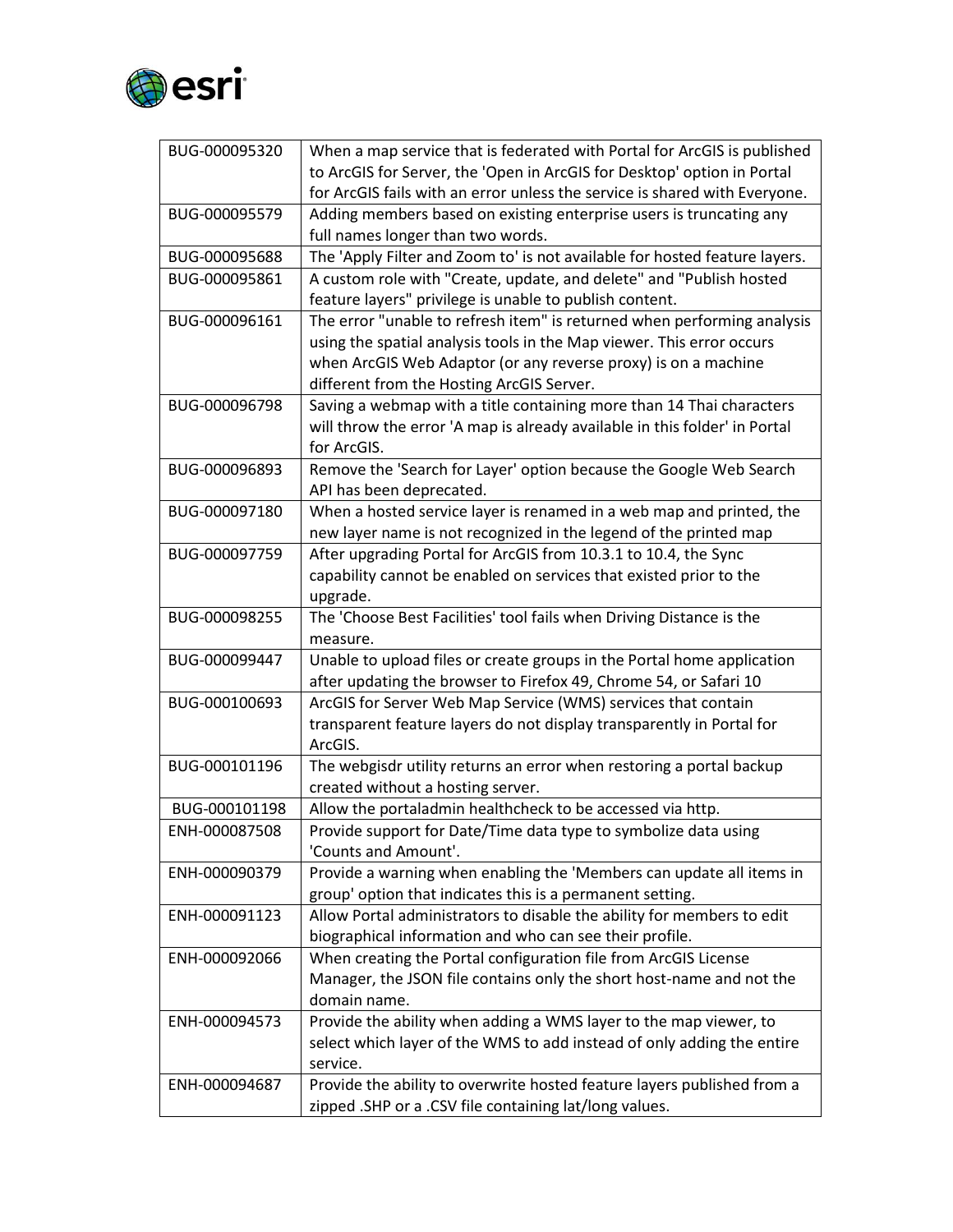

| ENH-000094959 | Please update URL Parameter functionality to allow use of the            |
|---------------|--------------------------------------------------------------------------|
|               | ?layers=show:#,# to work on Feature Services.                            |
| ENH-000095327 | Provide the ability to allow OGC WMTS layers to be added as items via    |
|               | My Contents > Add Items.                                                 |
| ENH-000101200 | Enhance the Spatial Analysis tools in Portal for ArcGIS to include a     |
|               | Choose Best Facilities tool.                                             |
| ENH-000101201 | Improve the error message displayed when adding a http service to the    |
|               | MapViewer when the portal is configured to require HTTPS.                |
| ENH-000101202 | Provide the ability to create multi layer basemaps in Portal for ArcGIS. |
| ENH-000101204 | When authoring a map for offline use, provide the ability to specify     |
|               | which information users can receive from the server.                     |
| ENH-000101205 | Provide the ability to connect multiple on-premises ArcGIS               |
|               | organizations and distribute your Web GIS across a network of portals.   |
| ENH-000101206 | Provide the ability to make Living Atlas content available to Portal     |
|               | members.                                                                 |
| ENH-000101207 | Provide a new experience for working with items by updating the look     |
|               | and layout of the item details page.                                     |
| ENH-000101208 | Provide the ability to specify which members have licenses for Esri      |
|               | Premium Apps.                                                            |

#### <span id="page-19-0"></span>**Security**

| BUG-000090845 | Restrict access to the Tomcat internal shutdown port.                    |
|---------------|--------------------------------------------------------------------------|
| BUG-000093278 | Code reappears after removal from Web AppBuilder applications when       |
|               | shared to a folder.                                                      |
| BUG-000093732 | Clicking the service URL for a secured ArcGIS Server service with stored |
|               | credentials will produce a 403 error unless the item is shared publicly. |
| BUG-000094523 | Cross Domain users cannot see that they belong to an Enterprise group    |
|               | within Portal for ArcGIS.                                                |
| BUG-000094537 | Active Directory users who belong to an enterprise group with the same   |
|               | name as a group within a different domain are granted access to Portal   |
|               | for ArcGIS 10.4 even if they do not belong to the group.                 |
| BUG-000098559 | Unvalidated redirect in Portal for ArcGIS.                               |
| BUG-000096664 | When Portal for ArcGIS is configured to use Integrated Windows           |
|               | Authentication (IWA), members with a full name attribute that contains   |
|               | parenthesis () cause application errors.                                 |
| BUG-000096961 | When using Integrated Windows Authentication (IWA) in Portal for         |
|               | ArcGIS, the tokens expire In 5 days even if the                          |
|               | maxTokenExpirationMinutes is set to 20 minutes. This is only true when   |
|               | generating a Portal Token through the Web Adaptor with Anonymous         |
|               | access disabled.                                                         |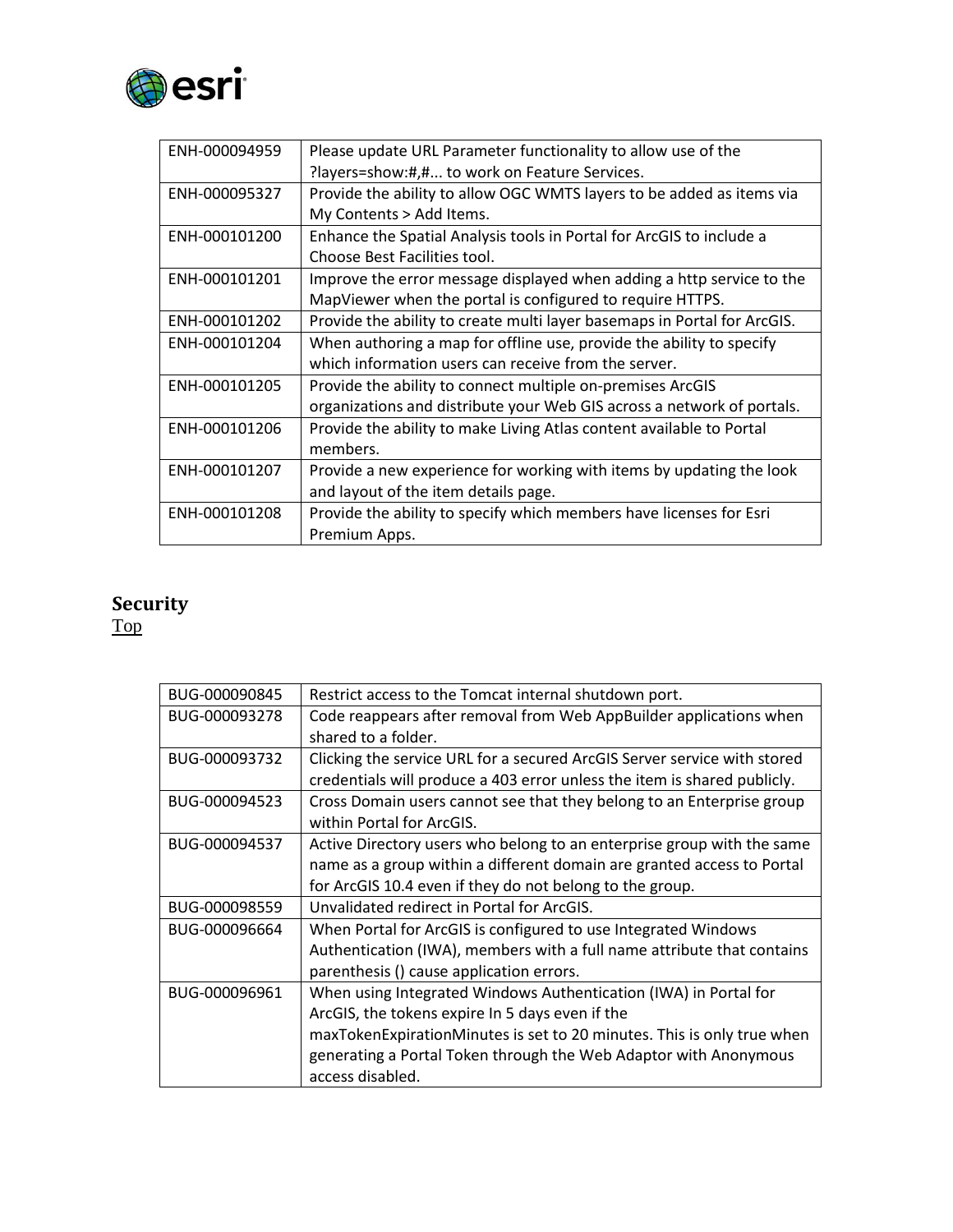

| BUG-000097732 | Portal for ArcGIS 10.4.1 Integrated Windows Authentication (IWA) roles   |
|---------------|--------------------------------------------------------------------------|
|               | do not show users in multiple domains. The roles only show users in one  |
|               | of the domains when doing a 'get users within enterprise group' search   |
|               | in portaladmin, but all the users in the multiple domains show up on the |
|               | Portal for ArcGIS users search.                                          |
| BUG-000098148 | Refreshing membership for enterprise users and groups fails to honor     |
|               | universal nested groups.                                                 |
| BUG-000100617 | Adding a map service in My Content does not create a thumbnail when      |
|               | the ArcGIS Server is configured with IWA authentication                  |
| BUG-000101199 | Upgrading to Portal for ArcGIS 10.4.1 overwrites the cacerts file,       |
|               | removing all SSL trusts from existing services.                          |
| ENH-000091618 | Show the username of the person who requested access to a group in       |
|               | the Membership Requests tab.                                             |
| ENH-000101203 | Provide the ability for an administrator to propagate a user logout to   |
|               | the SAML Identity Provider.                                              |
| ENH-000101209 | Provide the ability to allow members using enterprise logins access to   |
|               | secured content through web applications hosed on other portals.         |
| NIM104313     | Logging out a SAML user from Portal for ArcGIS doesn't propagate the     |
|               | logout to the SAML identity provider.                                    |

## **ArcGIS Server**

## <span id="page-20-0"></span>**Caching**

[Top](#page-0-0)

| BUG-000094671 | The 'EstimateExportTilesSize' and 'ExportTiles' operations performed on<br>a cached service throw a severe error 9001, "Response already<br>committed. Cannot forward error to page" when the job status is<br>requested. |
|---------------|---------------------------------------------------------------------------------------------------------------------------------------------------------------------------------------------------------------------------|
| BUG-000095980 | The cache size of an image service for the Limited Error Raster<br>Compression (LERC) tile format increases when the regional format<br>setting is changed to have the comma (,) as the decimal symbol.                   |

#### <span id="page-20-1"></span>**Documentation**

| BUG-000089457 | Add documentation describing how to set up ArcGIS Server with Active<br>Directory (AD) and public key infrastructure (PKI). |
|---------------|-----------------------------------------------------------------------------------------------------------------------------|
| BUG-000094464 | Document that Enable Attachments is only available when the hosting<br>server is configured to use ArcGIS Data Store.       |
| BUG-000095259 | The documentation for the Manage Tile Cache tool must include<br>information about the extent of the source map document.   |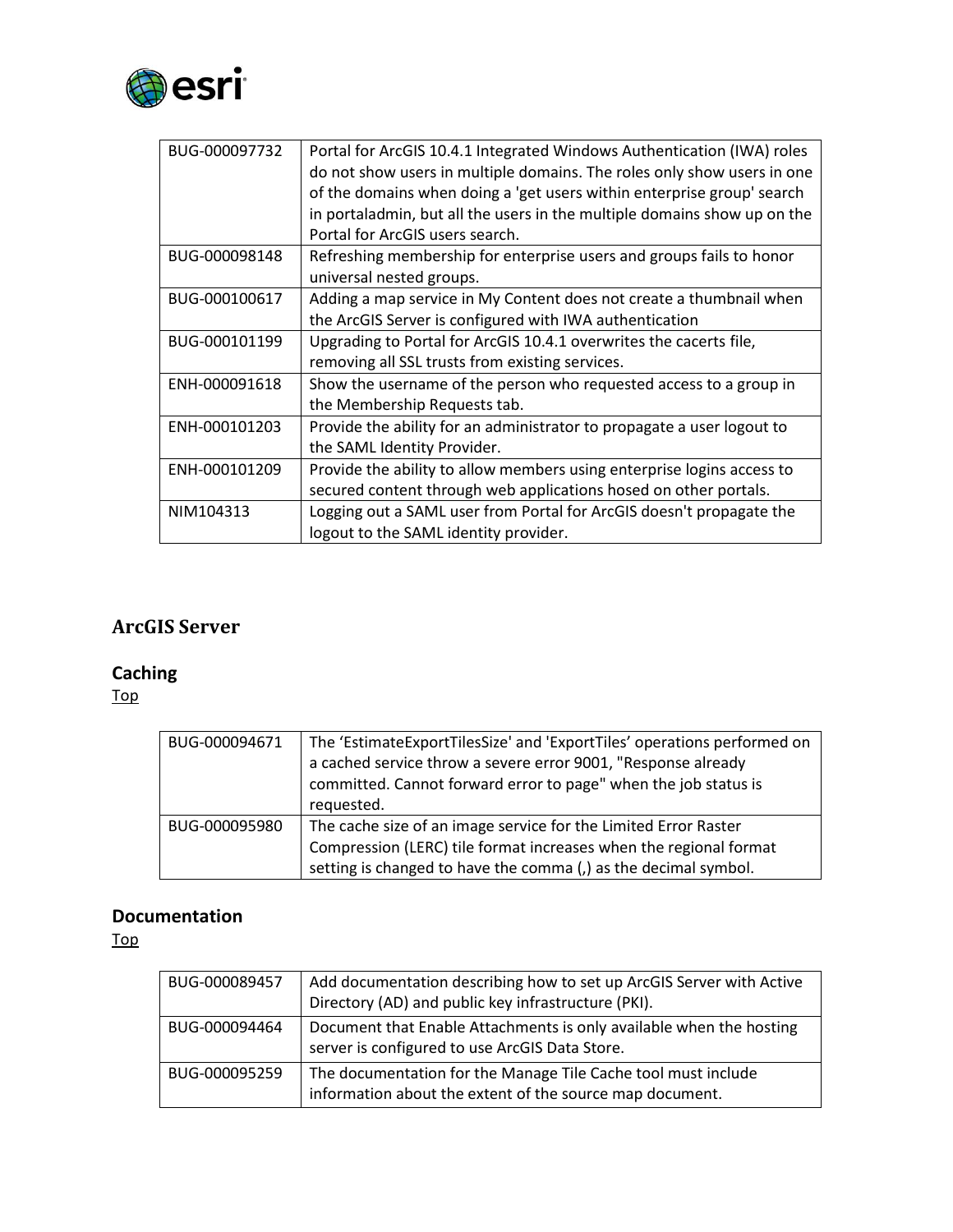

| BUG-000096638 | The 'Apply Filter And Zoom To' option is not available for Portal for<br>ArcGIS 10.4 hosted feature layers as stated in the documentation. |
|---------------|--------------------------------------------------------------------------------------------------------------------------------------------|
| BUG-000097187 | The Portal Help topic for 'adding items' does not include details on 'rate<br>limiting' even though it is possible.                        |
| ENH-000090858 | Improve the ArcGIS Server documentation regarding issues caused by<br>Opportunistic Locking (OPLOCKS).                                     |
| ENH-000097257 | Add documentation describing how the ArcGIS Web Adaptor can be<br>updated or unregistered.                                                 |

#### <span id="page-21-0"></span>**Feature Services**

| BUG-000088036 | The ArcGIS Server restore utility does not properly maintain feature<br>services with data stored in enterprise geodatabase based managed data<br>stores.                                                                                                                                                                                                                                                                  |
|---------------|----------------------------------------------------------------------------------------------------------------------------------------------------------------------------------------------------------------------------------------------------------------------------------------------------------------------------------------------------------------------------------------------------------------------------|
| BUG-000091147 | When Collector for ArcGIS 10.3.3 (Android) is working with a feature<br>service, which has a non-nullable field with a coded attribute domain, if a<br>value is not provided by the user, the application sends a space as an<br>edit. This causes invalid data against the goals of the user's schema, and<br>the application passing a space bypasses the goals of the end user to<br>force a true value for this field. |
| BUG-000094078 | Coded value domains are unable to carry over all values when creating a<br>local copy of a hosted feature service if the codes contain decimal values.                                                                                                                                                                                                                                                                     |
| BUG-000094193 | When a server object interceptor (SOI) is enabled on an ArcGIS for Server<br>feature service with the Sync capability, the Create Replica operation<br>fails.                                                                                                                                                                                                                                                              |
| BUG-000094489 | Overwriting a hosted feature service in Portal for ArcGIS fails if using a<br>feature class that is part of a feature dataset that also contains a<br>geometric network.                                                                                                                                                                                                                                                   |
| BUG-000095194 | When viewing a hosted feature layer from a multi-machine site in Portal<br>for ArcGIS Map Viewer, sometimes the Edit button does not display<br>although editing is allowed on the hosted layer. Hosted feature layer<br>response periodically does not return all capabilities enabled on the<br>service.                                                                                                                 |
| BUG-000095683 | A hosted feature service containing a field name 'data' fails to render in a<br>webmap.                                                                                                                                                                                                                                                                                                                                    |
| NIM075461     | ArcGIS Server allows accessing feature attachments via REST for feature<br>classes with different object IDs.                                                                                                                                                                                                                                                                                                              |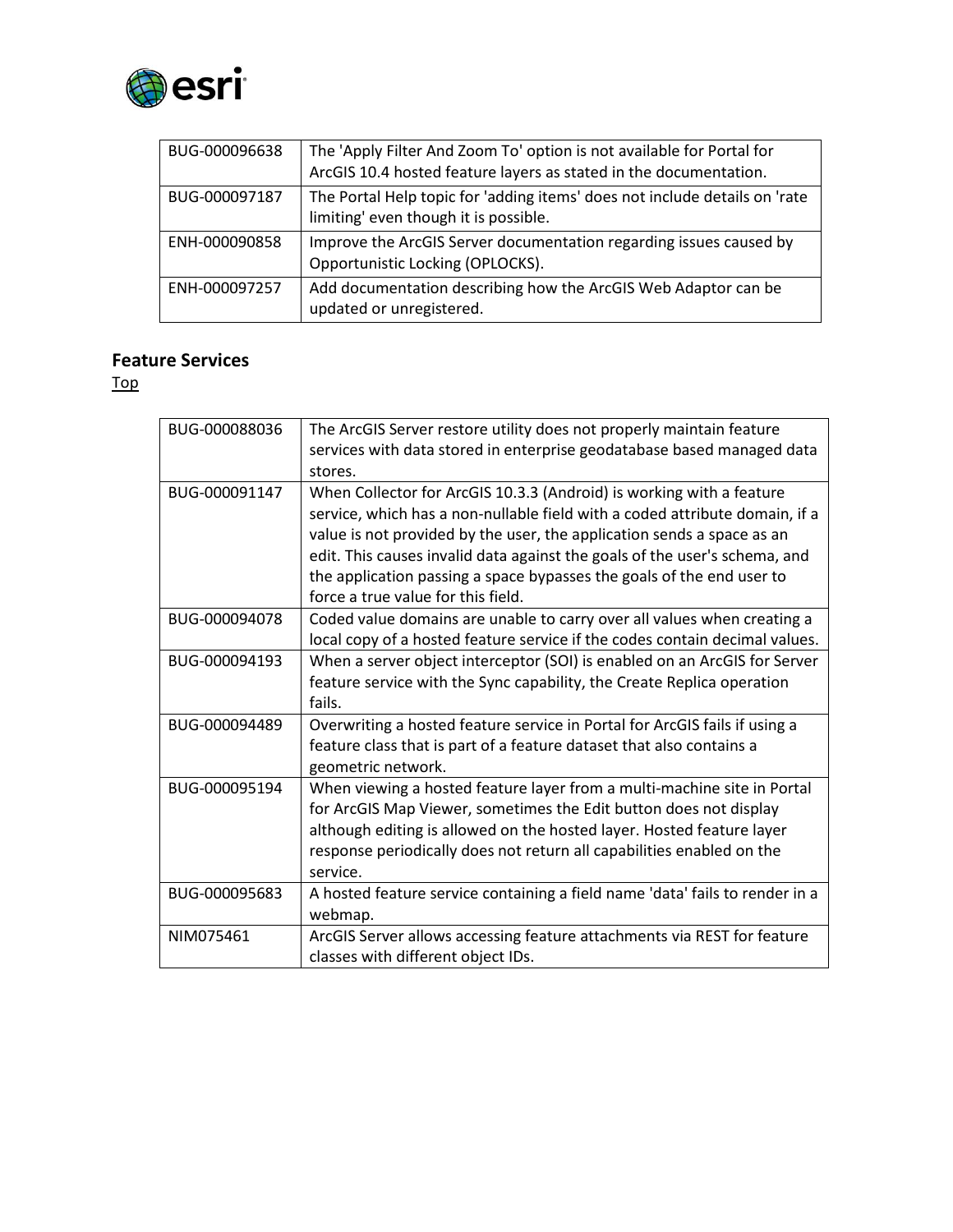

## <span id="page-22-0"></span>**Geoprocessing Services**

[Top](#page-0-0)

| BUG-000091418 | A geoprocessing service utilizing the Table To Table tool returns the code |
|---------------|----------------------------------------------------------------------------|
|               | and not the description of a coded domain value when the service is run    |
|               | from the REST endpoint.                                                    |
| BUG-000092903 | Packaging for geoprocessing services with a Python script tool fails to    |
|               | incorrectly rewrite paths that use sys.path[0] to construct a path when    |
|               | the path is in a registered folder.                                        |
| BUG-000093718 | A geoprocessing service published to ArcGIS 10.4 for Server does not       |
|               | retain the input workspace database connection properties.                 |
| BUG-000094241 | The coding directives specified in a Python script are ignored after being |
|               | published as a geoprocessing service.                                      |
| BUG-000098257 | Publishing a geoprocessing tool to server with a folder as data source     |
|               | turns the folder into a file geodatabase.                                  |
| ENH-000101216 | Add support to geoprocessing services to return output in GeoJson          |
|               | format.                                                                    |
| NIM091053     | Geoprocessing services must return some logging information when the       |
|               | input parameters are malformed, partial, or contain invalid JSON.          |

#### <span id="page-22-1"></span>**GIS Server**

| BUG-000091400 | If a file geodatabase contains a raster catalog and a mosaic dataset with<br>the same name, the published image service from the mosaic dataset<br>fails to display all the rasters.                                                                                     |
|---------------|--------------------------------------------------------------------------------------------------------------------------------------------------------------------------------------------------------------------------------------------------------------------------|
| BUG-000092552 | When using LDAP as the identity store, queries should be made directly<br>to the users Organizational Unit (OU) instead of the top level.                                                                                                                                |
| BUG-000093500 | After signing in to the Services Directory for a federated GIS Server, you<br>are incorrectly redirected to the home page of the Services Directory<br>application instead of the specific service URL location you wanted.                                              |
| BUG-000095107 | Geodata services do not maintain replicas if failover occurs in a mirrored<br>database environment when mirrored databases are not in the same<br>domain.                                                                                                                |
| BUG-000095970 | After upgrading ArcGIS 10.3.1 for Server to 10.4, using the Administrative<br>Directory to update the "local repository path" artifact causes the<br>following error, "The destination config store appears to be part of<br>another Site."                              |
| BUG-000096095 | The publishing process in versions 10.4 and 10.4.1 of ArcGIS for Server is<br>much slower than in previous versions.                                                                                                                                                     |
| BUG-000096129 | When publishing a map service containing a XY event layer that is<br>created from an enterprise geodatabase table, the layer fails to publish<br>and results in this error: "Error 001487: Failed to update the published<br>service with the server-side data location. |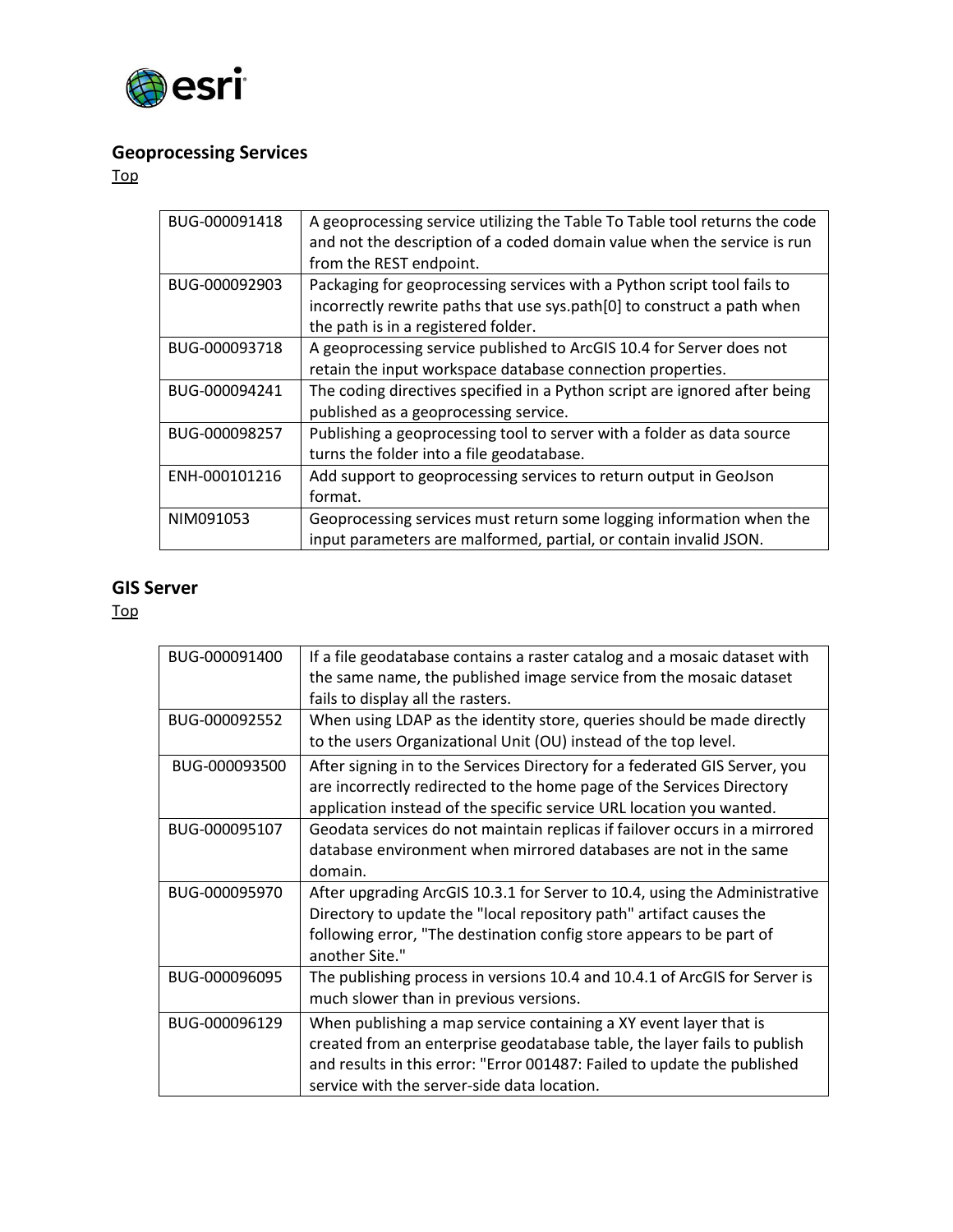

| BUG-000096144 | A geocode service accessed via the ArcGIS REST API randomly returns an<br>incorrect Ref ID.                                                                                                                                                                |
|---------------|------------------------------------------------------------------------------------------------------------------------------------------------------------------------------------------------------------------------------------------------------------|
| BUG-000096292 | When the database view is joined to a definition query layer, the view                                                                                                                                                                                     |
|               | fails to publish to ArcGIS for Server and results in this error: "Failed to                                                                                                                                                                                |
|               | update the published service with the server-side data location."                                                                                                                                                                                          |
| BUG-000096863 | When ArcGIS Server is federated with Portal, it is not possible to disable<br>the primary site administrator.                                                                                                                                              |
| BUG-000096929 | Allow the ServerScan.py tool to accept portal tokens when federated<br>with ArcGIS Server.                                                                                                                                                                 |
| BUG-000097405 | When ArcGIS for Server is federated with Portal for ArcGIS, the                                                                                                                                                                                            |
|               | securityScan.py inaccurately logs warnings for editable feature services.                                                                                                                                                                                  |
| BUG-000098285 | Network Analysis services fail to solve and returns an empty geometry<br>error when Directions are requested.                                                                                                                                              |
| BUG-000099282 | Publishing a map document consisting of archived data from a registered<br>database as a map service to ArcGIS for Server fails with the following<br>error, "Error 001487: Failed to update the published service with the<br>server-side data location." |
| BUG-000101211 | The Restore operation on a multi-machine ArcGIS Server site fails when                                                                                                                                                                                     |
|               | one of the machines in the site has its ArcGIS Server service stopped.                                                                                                                                                                                     |
| BUG-000101212 | Attempting to register a new server directory with the same name as an                                                                                                                                                                                     |
|               | existing one in ArcGIS Server causes the existing server directory to<br>become invalid.                                                                                                                                                                   |
| BUG-000101213 | Performing a Restore operation on a multi-node ArcGIS site that has                                                                                                                                                                                        |
|               | HTTPS-only security protocol enabled, will fail to add any additional                                                                                                                                                                                      |
|               | machines to the site except for the machine in which the backup script is<br>being run.                                                                                                                                                                    |
| BUG-000101214 | When an ArcGIS Server site has non-default paths for all of its                                                                                                                                                                                            |
|               | configurations and does not have the <installationdrive>\arcgisserver<br/>directory created, the</installationdrive>                                                                                                                                       |
|               | <installationdrive>\arcgisserver\arcgissystem\statistics directory is</installationdrive>                                                                                                                                                                  |
|               | unnecessarily created after excercising Usage Reports and/or after                                                                                                                                                                                         |
|               | DeleteSite operation is performed.                                                                                                                                                                                                                         |
| BUG-000101215 | The ArcGIS Server site Restore functionality fails when the backed up                                                                                                                                                                                      |
|               | ArcGIS Server site has the authentication tier set to Web-Tier                                                                                                                                                                                             |
|               | authentication.                                                                                                                                                                                                                                            |
| BUG-000101217 | Adding a new machine to an ArcGIS Server site without sharing the                                                                                                                                                                                          |
|               | folders containing the configuration store and server directories will fail                                                                                                                                                                                |
|               | with an expected error, but still partially add the new machine to the                                                                                                                                                                                     |
|               | site, which further causes instability with the site.                                                                                                                                                                                                      |
| NIM098659     | In ArcGIS for Server 10.1, the Geometry service 'Buffer Geometries'                                                                                                                                                                                        |
|               | works for spatial reference 25832, but in ArcGIS for Server 10.2.1, 'Buffer                                                                                                                                                                                |
|               | Geometries' does not work on the same inputs.                                                                                                                                                                                                              |
| NIM100223     | The order of the vertices are reversed in the KMZ file generated using                                                                                                                                                                                     |
|               | the ArcGIS Server KML Service.                                                                                                                                                                                                                             |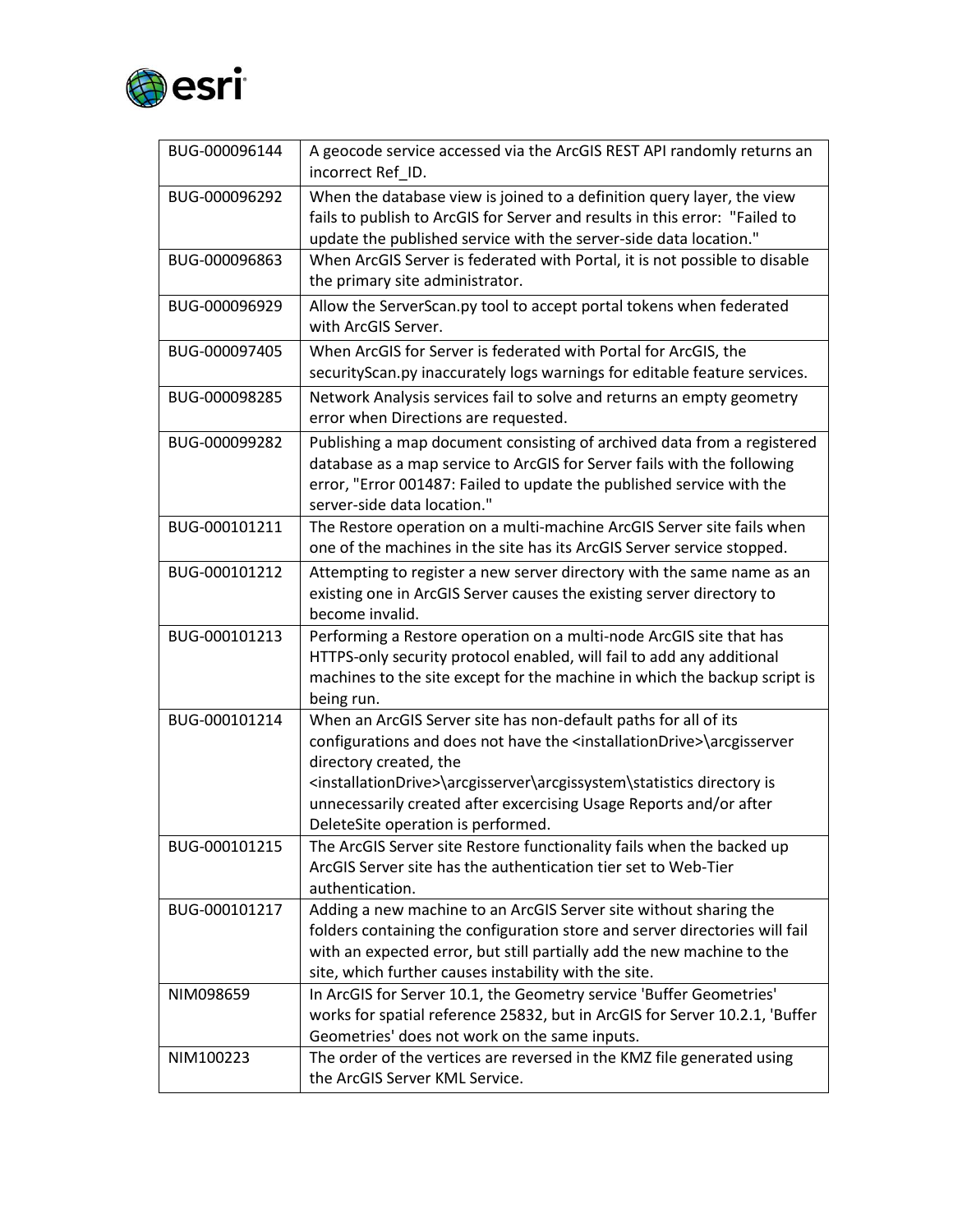

#### <span id="page-24-0"></span>**Linux**

[Top](#page-0-0)

| BUG-000093826 | Patch Notification and Software Authorization Wizard do not work for<br>ArcGIS Server 10.4 on Suse 11SP1.                                |
|---------------|------------------------------------------------------------------------------------------------------------------------------------------|
| BUG-000095381 | On Red Hat Enterprise Linux, the Portal for ArcGIS service will not start if<br>the incorrect native package is installed on the system. |
| ENH-000090558 | When publishing services to ArcGIS Server on Linux, allow the temporary<br>directory to be changed from /tmp to another location.        |
| NIM096586     | The 'arcgisserver' script provided with ArcGIS for Server does not<br>shutdown processes properly before the Linux OS is rebooted.       |

#### <span id="page-24-1"></span>**Map Services**

| BUG-000082032 | Legend size is reduced when a map document with legends is published<br>as a map service.                                                                                                                          |
|---------------|--------------------------------------------------------------------------------------------------------------------------------------------------------------------------------------------------------------------|
| BUG-000092504 | Assignment of unique numeric IDs to map layers can result in many<br>duplicate layer IDs.                                                                                                                          |
| BUG-000092600 | A published ArcGIS for Server map service does not properly honor a<br>configured new field delimiter for symbology values containing commas.                                                                      |
| BUG-000093276 | A memory leak has occurred when using the generateRenderer<br>operation in ArcGIS for Server.                                                                                                                      |
| BUG-000093884 | The SOAP responses from map services do not comply with the map<br>server Web Service Description Language (WSDL) definition.                                                                                      |
| BUG-000095583 | Performing a query on a map service that participates in multiple tabular<br>joins and has an input geometry and an output spatial reference<br>specified returns the following error message, "No records found." |
| BUG-000096631 | When published as a map service, an enterprise database layer that<br>contains nested joins is not accessible.                                                                                                     |
| BUG-000097229 | The MapServer outStatistics operation fails when a Japanese field name<br>is used.                                                                                                                                 |
| BUG-000097244 | PDF attachments for map services from ArcGIS 10.4.1 for Server that are<br>over 5MB in size fail to display properly in web browsers.                                                                              |
| BUG-000098489 | The MapServer export operation ignores definition queries when they<br>are malformed. The operation must throw an error instead.                                                                                   |
| BUG-000098713 | MapServer must report which datum transformation is used when auto-<br>selected or defined in the source map document and native spatial<br>reference for each layer.                                              |
| BUG-000101218 | The map service Find operation fails if the search text is a string<br>containing numbers with a dot and ending with a zero.                                                                                       |
| NIM051076     | Map Service REST API should support datum transformation in its<br>operations such as Export, Identify, Find, Query etc.                                                                                           |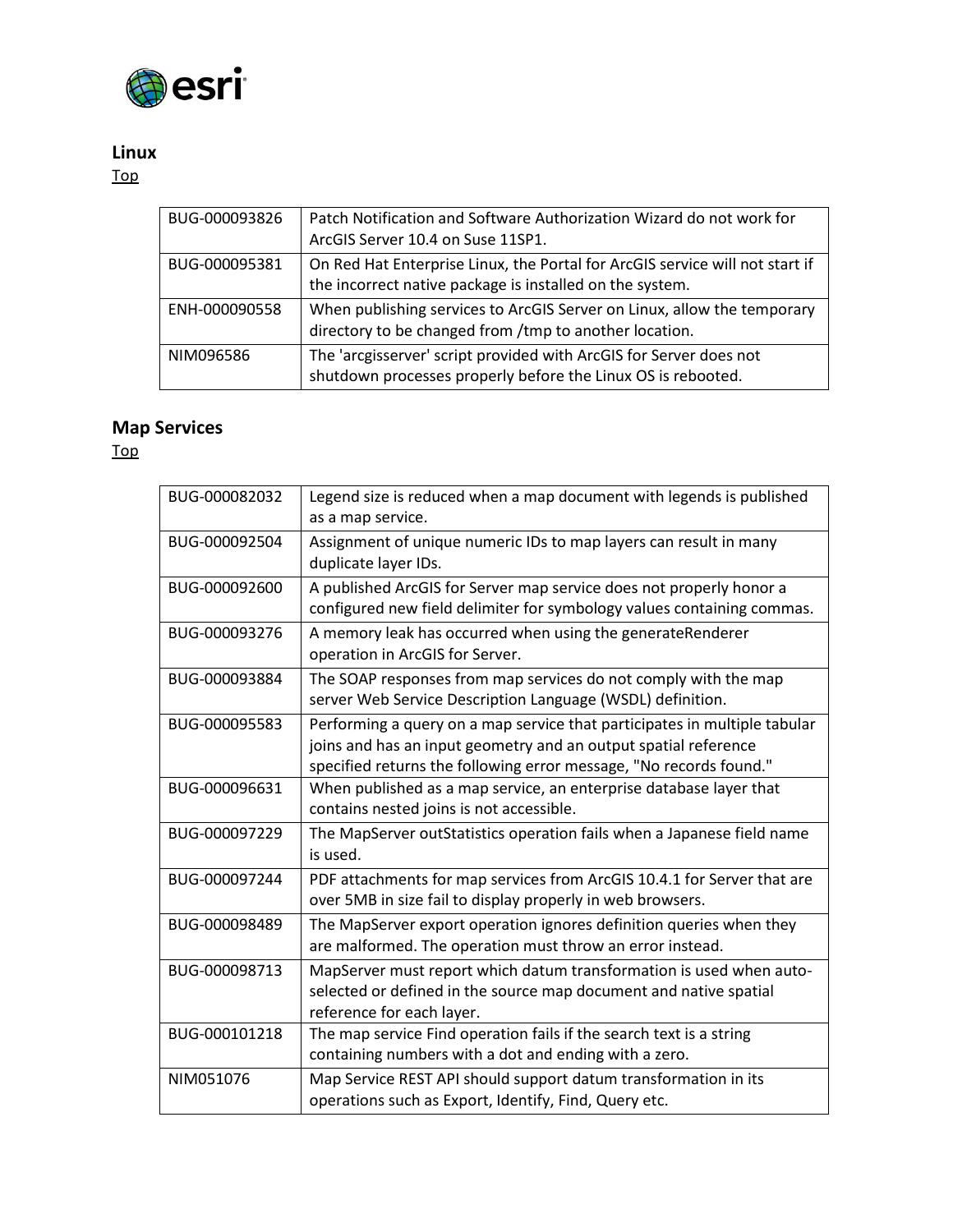

| NIM084070 | The MapServer REST Identify and Find operations should allow users to |
|-----------|-----------------------------------------------------------------------|
|           | get unformatted raw data and field names in the results.              |

## <span id="page-25-0"></span>**OGC (WMS, WFS, WCS, WMTS) Services**

[Top](#page-0-0)

| BUG-000093243 | Applying an asterisk ("*") to the propertyname component of a<br>GetFeature request does not retrieve all properties/fields in ArcGIS for |
|---------------|-------------------------------------------------------------------------------------------------------------------------------------------|
|               | Server WFS services. Only the first property/field is retrieved.                                                                          |
| BUG-000094178 | ArcGIS for Server Web Feature Services (WFS) services do not honor on-                                                                    |
|               | the-fly transformations in applications that use the WGS84 projection as                                                                  |
|               | the base coordinate system.                                                                                                               |
| BUG-000095763 | In ArcGIS for Server Web Feature Service (WFS) version 2.0.0, the                                                                         |
|               | DescribeFeatureType operation does not include the 'nillable' property                                                                    |
|               | for field or element name.                                                                                                                |
| BUG-000097488 | Publishing a map document containing multilayer symbology fails when                                                                      |
|               | published to ArcGIS for Server if Web Feature Service (WFS) is enabled.                                                                   |
| ENH-000083763 | Allow Web Feature Service (WFS) capabilities to serve a map that uses                                                                     |
|               | the same dataset to access a single data layer multiple times.                                                                            |
| NIM041623     | Option to hide geometry that is being returned within the Web Feature                                                                     |
|               | Service (WFS) response.                                                                                                                   |
| NIM043310     | Add support for NumberOfFeatures parameter when returning results                                                                         |
|               | from a GetFeature request in ArcGIS Server Web Feature Service (WFS)                                                                      |
|               | service.                                                                                                                                  |
| NIM045691     | Include a feature in the Web Feature Service (WFS) GetFeature process                                                                     |
|               | to compress (ZIP) data prior to transferring it to client.                                                                                |
| NIM066224     | Enhance Web Feature Service (WFS) to solve the Lock ID problem.                                                                           |
| NIM084810     | Allow ArcGIS for Server and ArcGIS for Inspire to support Web Feature                                                                     |
|               | Service with transactions (WFS-T) version 2.0.                                                                                            |
| NIM096430     | A Web Feature Service (WFS) service cannot be published with ArcGIS                                                                       |
|               | 10.2 for Server if the feature class has duplicate field aliases.                                                                         |
| NIM102274     | Web Feature Service (WFS) services with large datasets take a long time                                                                   |
|               | to load after restarting the service.                                                                                                     |
| NIM102355     | A Web Feature Service (WFS) does not publish if more than one field                                                                       |
|               | alias begins with a number.                                                                                                               |

# <span id="page-25-1"></span>**Printing Services**

| BUG-000095520 | The ArcGIS for Server Export Web Map Tasks printing services do not<br>display layer names in map template legends for map service raster  |
|---------------|--------------------------------------------------------------------------------------------------------------------------------------------|
|               | layers.                                                                                                                                    |
| BUG-000097180 | When a hosted service layer is renamed in a web map and printed, the<br>new layer name is not recognized in the legend of the printed map. |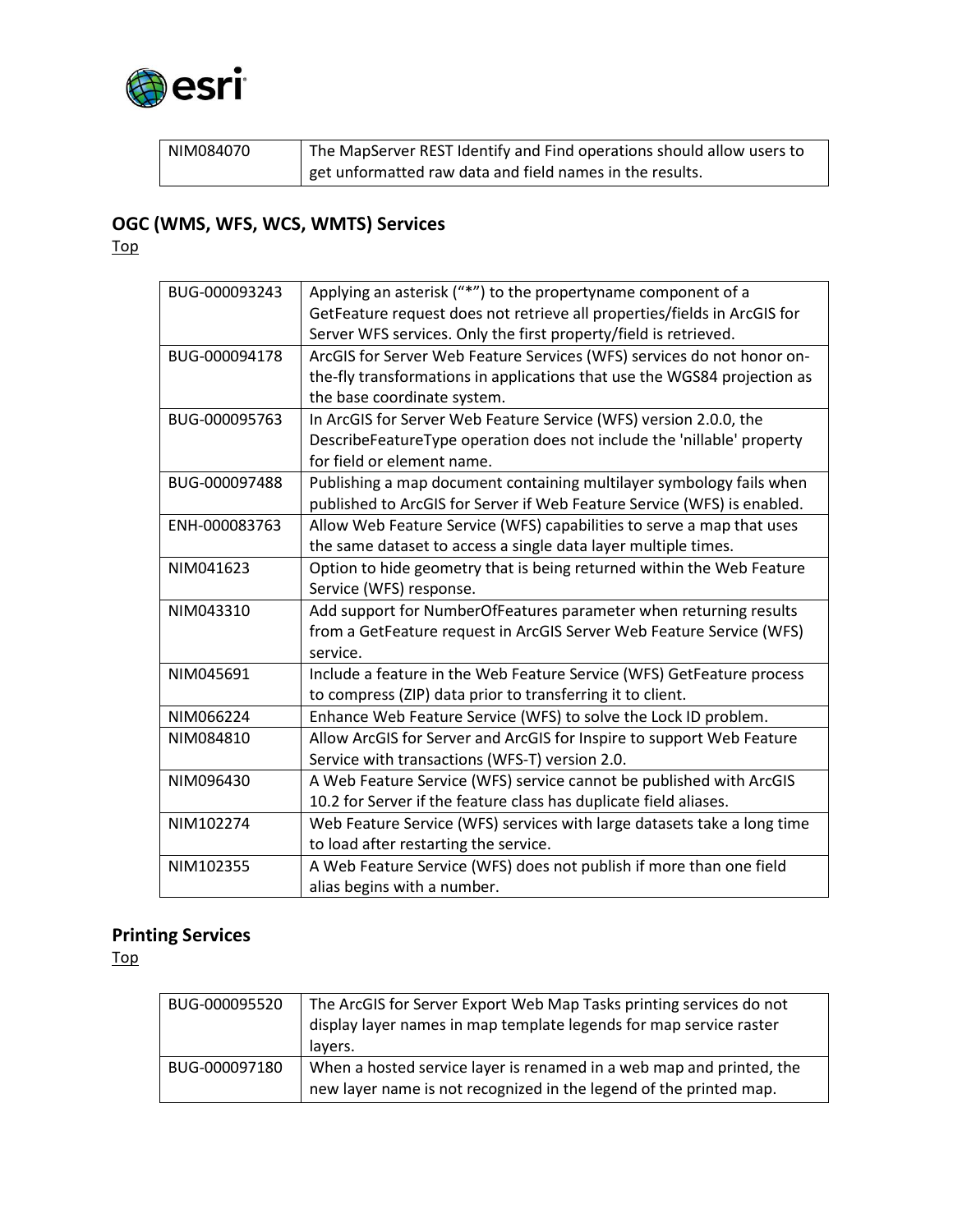

| BUG-000098312 | Printing service fails to print an ArcGIS Online or Portal for ArcGIS item<br>that secured with limited access and credentials are embedded within it. |
|---------------|--------------------------------------------------------------------------------------------------------------------------------------------------------|
| NIM103652     | The printing service constructs incorrect SQL for the exclusion-clause for                                                                             |
|               | a class breaks renderer. As a result, all features are drawn on top with                                                                               |
|               | defaultSymbol especially when the layer has definition expression.                                                                                     |

### <span id="page-26-0"></span>**GeoEvent Server**

| BUG-000097131 | GeoEvent Services do not output event data if the definition field name<br>contains Japanese characters.                                                                                              |
|---------------|-------------------------------------------------------------------------------------------------------------------------------------------------------------------------------------------------------|
| BUG-000097320 | When performing a statistics query within a Spatiotemporal Big Data<br>Store, the hosted map service returns a null error message at the REST<br>endpoint.                                            |
| BUG-000097319 | When performing a statistics query within a Spatiotemporal Big Data<br>Store, the hosted geature dervice returns a maximum of 10 results.                                                             |
| BUG-000096374 | Modify the Spatial Filters documentation to describe the relationship of<br>the GeoEvent's geometry to the GeoFence.                                                                                  |
| BUG-000096142 | The GeoFence synchronization rule fails to overwrite GeoFences when a<br>GeoEvent configuration is imported.                                                                                          |
| BUG-000092039 | Unable to register an ArcGIS Server in GeoEvent Manager on a Japanese<br>operating system since the token information never appears.                                                                  |
| BUG-000094910 | When registering a Portal Connection, the label Use Web Tier<br>Authentication is confusing as it also works with built-in user accounts<br>with GIS tier authentication.                             |
| BUG-000088273 | Unable to update the geometry for a feature service in British National<br>Grid (WKID: 27700).                                                                                                        |
| ENH-000087926 | The tooltip for the Name parameter in the Import GeoFence dialog<br>should indicate that it requires unique values.                                                                                   |
| BUG-000087087 | When the GeoFence category name contains Japanese characters, it<br>causes an error when creating a new GeoEvent Service that uses the<br>Incident Detector Processor on a Japanese operating system. |
| BUG-000086505 | The text box to input the token is unavailable in the ArcGIS GeoEvent<br>Server admininistrative directory on a Japanese operating system.                                                            |
| BUG-000086504 | UTF-8 Japanese characters are not displayed correctly in the ArcGIS<br>GeoEvent Server administrative directory on a Japanese Windows<br>operating system.                                            |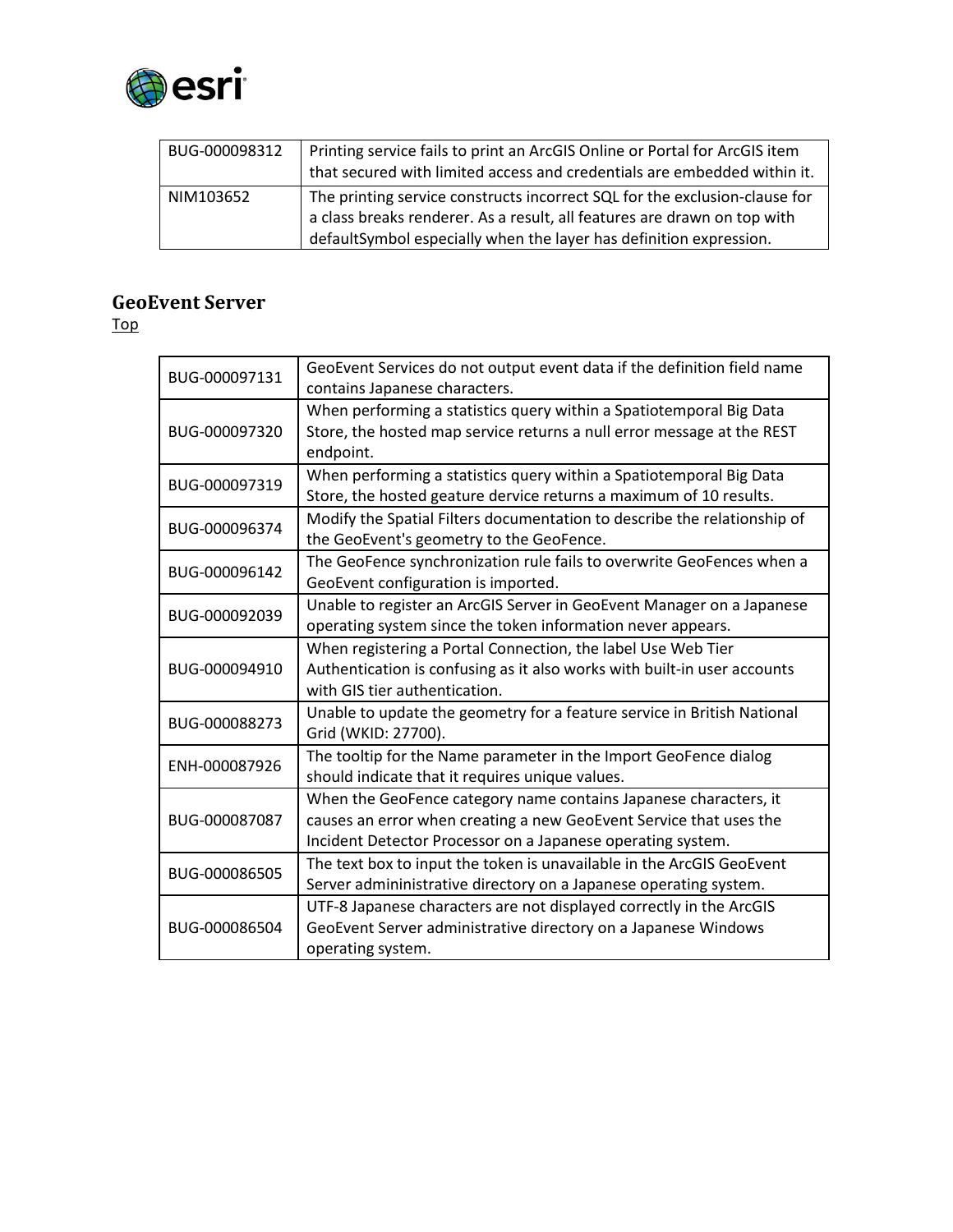

## <span id="page-27-0"></span>**Enterprise Geodatabase**

| BUG-000082184 | PostgreSQL: The connection caches the port number.                         |
|---------------|----------------------------------------------------------------------------|
| BUG-000087604 | Dragging in an Oracle database view to ArcMap 10.3 converts long           |
|               | integer fields created with default settings to double, and all values are |
|               | converted to 0.                                                            |
| BUG-000088318 | Running the Migrate Storage tool to convert the storage type of Oracle     |
|               | feature classes from SDELOB TO ST_Geometry causes slow performance         |
|               | when using datasets with high (mixed) precision.                           |
| BUG-000088362 | Rendering data of type GEOMETRY in an SQL Server geodatabase causes        |
|               | slow performance if the data have non-densified curve representations,     |
|               | such as circular arcs and other CAD entities.                              |
| BUG-000091730 | When using Oracle 12c Data Guard, connecting to a read-only standby        |
|               | geodatabase fails with the error "ORA-03179."                              |
| BUG-000093110 | Running the Create Enterprise Geodatabase or Enable Enterprise             |
|               | Geodatabase tool causes ArcMap and ArcCatalog to crash when                |
|               | XACT ABORT is turned on.                                                   |
| BUG-000094000 | ST_UNION (SgShapeUnion) returns a wrong result with two particular         |
|               | multipolygons.                                                             |
| BUG-000094977 | PostgreSQL: unnecessary privilege checking is making connections slow.     |
| BUG-000095027 | ArcMap stops responding when saving edits on data that is versioned        |
|               | with the option to move edits to a base which contains circular arcs.      |
| BUG-000095195 | Sync-enabled hosted feature layers are incapable of deleting features in   |
|               | a Portal for ArcGIS web map when using ArcGIS Data Store that is           |
|               | installed while logged in as a user with a non 'month-day-year' region set |
|               | in the Region and Language settings.                                       |
| BUG-000095594 | Publishing a web feature layer using ArcGIS Pro 1.2 to Portal for ArcGIS   |
|               | 10.4 with attribute table field names XMax and XMin fails to publish.      |
| BUG-000095750 | ArcGIS clients may crash when opening a map document containing            |
|               | layers from a SQL Server geodatabase that stores mixed precision data.     |
| BUG-000095963 | Filter non-geodatabase tables/views from a geodatabase connection          |
|               | when a user has the VIEW DEFINITION permission.                            |
| BUG-000096014 | Certain type of changes made on a linked annotation feature class on a     |
|               | child version is not isolated from the default version. Updates on the     |
|               | child version are reflected in the default version without reconcile and   |
|               | post.                                                                      |
| BUG-000096153 | Executing the Enable Enterprise Geodatabase geoprocessing tool on an       |
|               | Informix database containing more than eight characters fails with the     |
|               | following error message, "Column index not found. Could not create the     |
|               | geodatabase schema. Failed to execute (EnableEnterpriseGeodatabase)."      |
| BUG-000096188 | ArcMap crashes when deleting a specific number of records from             |
|               | versioned data in an editing session.                                      |
| BUG-000096391 | Adding a query layer containing a field of XML type fails.                 |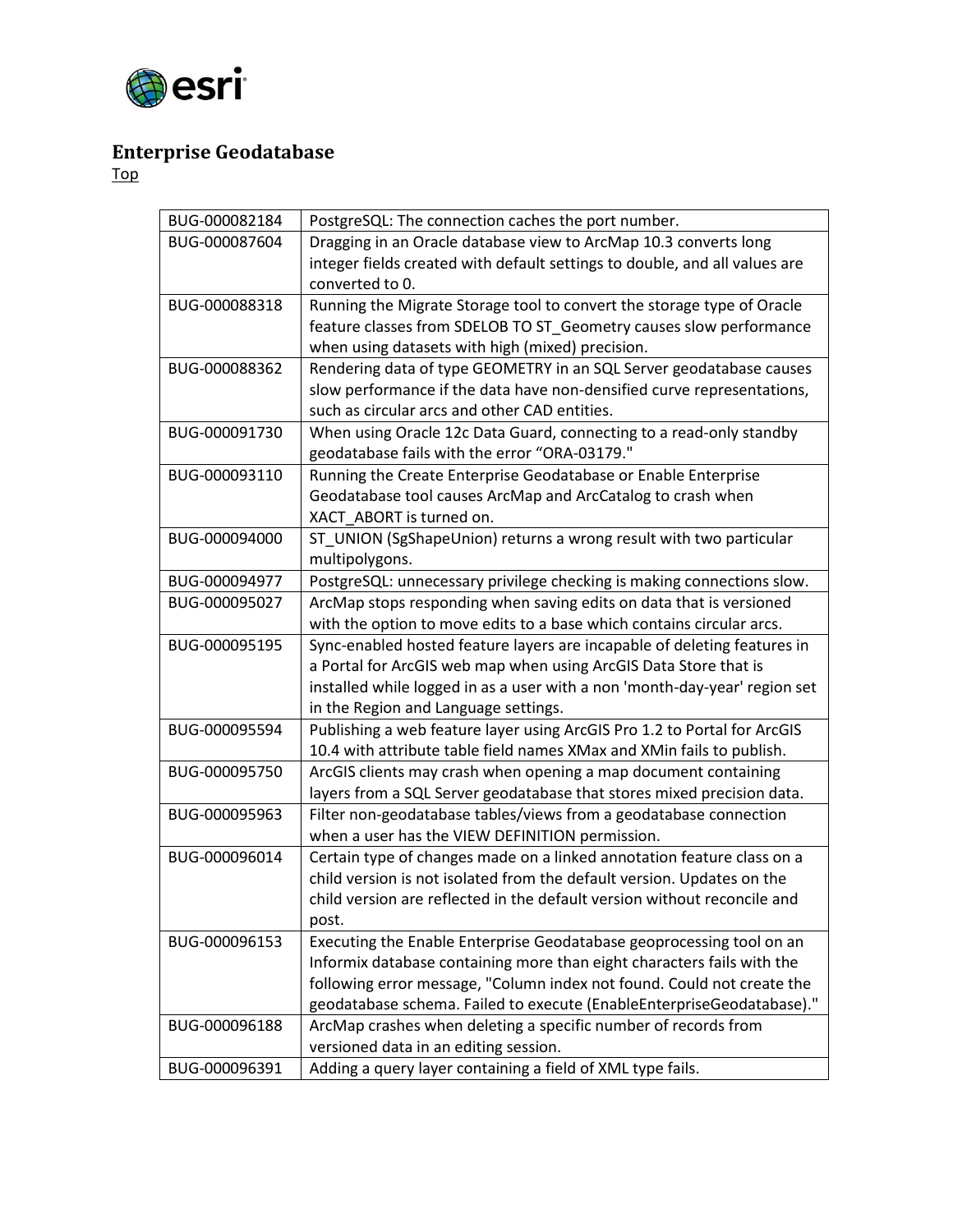

| BUG-000097034 | Nullable fields change from Yes to No when QL is created on a table from<br>a PostgreSQL database.                                                                                                                                                                         |
|---------------|----------------------------------------------------------------------------------------------------------------------------------------------------------------------------------------------------------------------------------------------------------------------------|
| BUG-000097045 | ArcGIS 10.4 crashes when drawing features containing invalid geometry<br>in a specific user's PostgreSQL geodatabase.                                                                                                                                                      |
| BUG-000097119 | Geography data created with greater than hemisphere property<br>produces incorrect results with certain SQL methods.                                                                                                                                                       |
| BUG-000097285 | Executing a DECLARE query returns the error message "ERROR: invalid<br>memory alloc request" and causes inconsistent crashes of the<br>postgreSQL instance.                                                                                                                |
| BUG-000097350 | Alter the ArcSDE log file implementation to improve the selection<br>performance.                                                                                                                                                                                          |
| BUG-000097979 | Slow performance when initially accessing a versioned feature class in an<br>Azure SQL Server geodatabase.                                                                                                                                                                 |
| BUG-000098169 | Unable to upgrade geodatabase and the error,<br>"DB_instance_st_geometry_upgrade prepare error" is returned. The<br>ST_Geometry function is not applicable for an Amazon Relational<br>Database Service (RDS) PostgreSQL instance, and must not be called for<br>upgrades. |
| BUG-000098582 | User names with more than 22 characters in SQL Server crashes ArcMap<br>when selecting more than 100 features.                                                                                                                                                             |
| BUG-000098698 | Unable to authorize an expired enterprise geodatabase in Oracle if the<br>geodatabase administrator password is about to expire.                                                                                                                                           |
| BUG-000099118 | Post failed with error "Error posting version DBO.EDIT.[Attribute column<br>not found [42000:[Microsoft][SQL Server Native Client 11.0][SQL<br>Server]The multi-part identifier "g.cad" could not be bound.]]"                                                             |
| BUG-000099305 | Incorrect column definitions (Null/Not_Null) for<br>SE_stream_query_with_info() call follow by<br>SE_stream_describe_column.                                                                                                                                               |
| BUG-000099441 | ArcMap join fails for SQLite classes.                                                                                                                                                                                                                                      |
| BUG-000099535 | Adding a query layer dialog displays unprivileged tables when a user has<br>the VIEW DEFINITION permission.                                                                                                                                                                |
| ENH-000096052 | Connecting to SQL Server with an invalid password is returning incorrect<br>error message.                                                                                                                                                                                 |
| ENH-000097498 | The 'Create Enterprise Geodatabase' or 'Enable Enterprise Geodatabase'<br>tools must retrieve the open cursors parameter value from v\$parameter                                                                                                                           |
|               | and add the value to the server_config table during the geodatabase<br>creation.                                                                                                                                                                                           |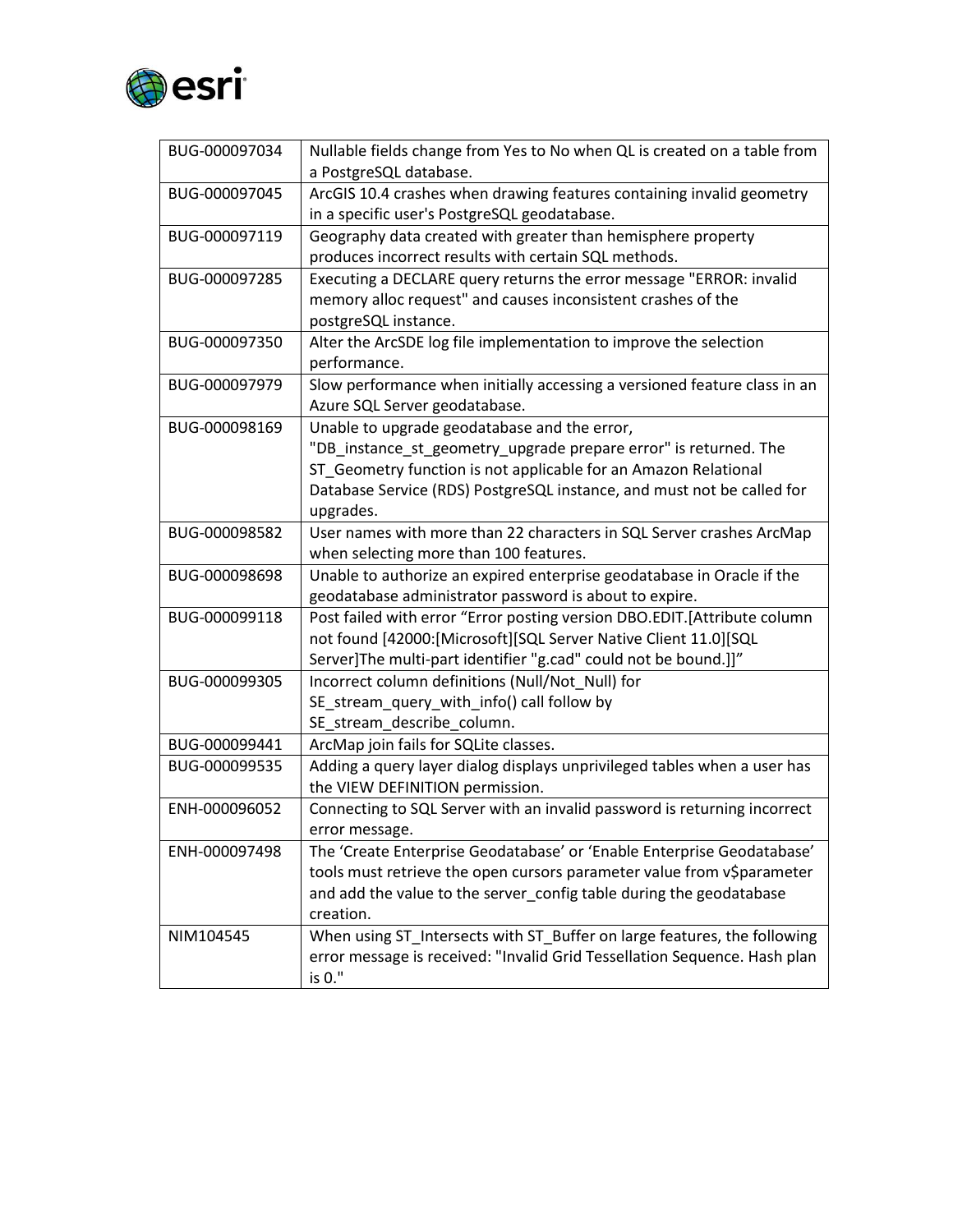

# <span id="page-29-0"></span>**ArcGIS Workflow Manager Desktop**

| BUG-000096017 | The Delete Job Version option does not delete job versions in ArcGIS<br>Workflow Manager 10.4 and 10.4.1.                                                                                       |
|---------------|-------------------------------------------------------------------------------------------------------------------------------------------------------------------------------------------------|
| BUG-000096067 | In a map document, the job version and user do not get updated for<br>standalone tables in an enterprise geodatabase for ArcGIS Workflow<br>Manager 10.4.                                       |
| BUG-000097035 | Passwords from data workspace connections in the Workflow Manager<br>Administrator are stored in plain text in the geodatabase.                                                                 |
| BUG-000097141 | ArcGIS Workflow Manager fails to add the extended properties field to<br>the job name when using tokens.                                                                                        |
| BUG-000097355 | The Authentication Type for Data Workspaces in ArcGIS Workflow<br>Manager defaults to a previously cached setting when switching<br>between database and operating system authentication types. |
| ENH-000098538 | 'Upgrading a 10.0 repository' section in the 'Upgrading an existing<br>Workflow Manager System' page for 10.4 is ambiguous.                                                                     |
| TFS-20670     | Query builder doesn't handle IN operator with datetimes                                                                                                                                         |
| TFS-39413     | Public Query can be created without a name, fields and table input                                                                                                                              |
| TFS-42231     | Tokens are not parsed in adhoc server queries                                                                                                                                                   |
| TFS-45968     | Workflow execution buttons are enabled even when not available                                                                                                                                  |
| TFS-45969     | Extended properties enforce required field for not implemented<br>functionality                                                                                                                 |
| TFS-46910     | Workflow Manager crashes when JXL older than version 10.3 is imported<br>without merge                                                                                                          |
| TFS-47572     | Workflow packages with steps referencing python toolboxes don't<br>repath the step argument automatically                                                                                       |
| TFS-48156     | Deleting a job with unsaved edits displays an exception                                                                                                                                         |
| TFS-48227     | Previewing a report with row summary causes a crash                                                                                                                                             |
| TFS-48787     | Job Type dropdown is disabled in Create New Job dialog                                                                                                                                          |
| TFS-49060     | Location Of Interest(LOI) is cleared for a job after updating job properties                                                                                                                    |
| TFS-49111     | Point Of Interest(POI) are not filtered out correctly on the map based on<br>the data from the charts                                                                                           |
| TFS-49172     | Web application does not load on Tomcat web server                                                                                                                                              |
| TFS-49978     | If Blob is the first extended property for a job type the blob content<br>cannot be retrieved                                                                                                   |
| TFS-50295     | Workflow Manager GP tools fail to run with 64-bit Background<br>Geoprocessing enabled                                                                                                           |
| TFS-50453     | Importing data from one repository to another overwrites the object<br>modified date inaccurately                                                                                               |
| TFS-50854     | When marking a step as done (without first executing the step first), the<br>job status is not updated correctly if there is also an assignment update.                                         |